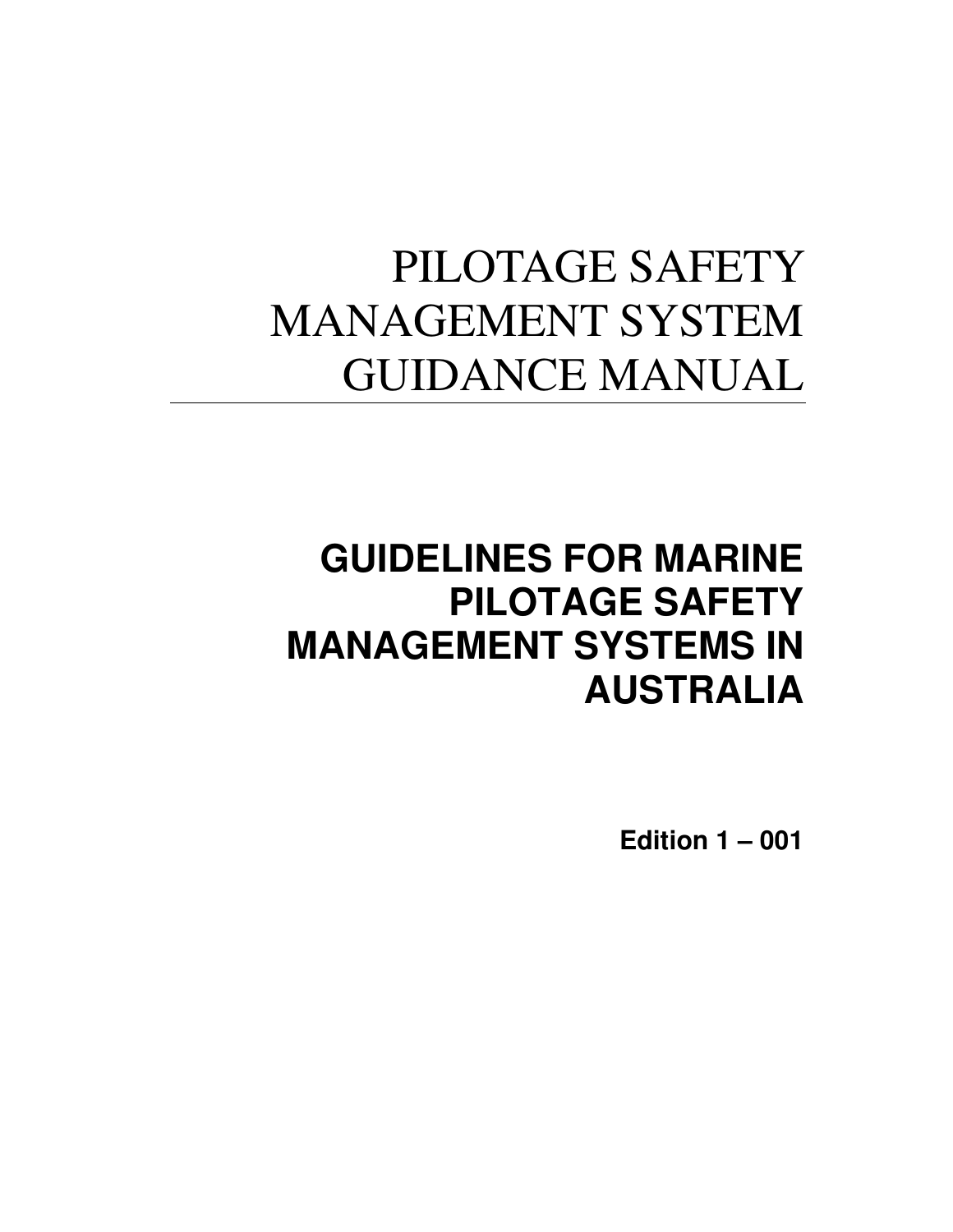### **Published by Australian Marine Pilots Association**

 $001 - (Edition 1)$ 

 $\copyright$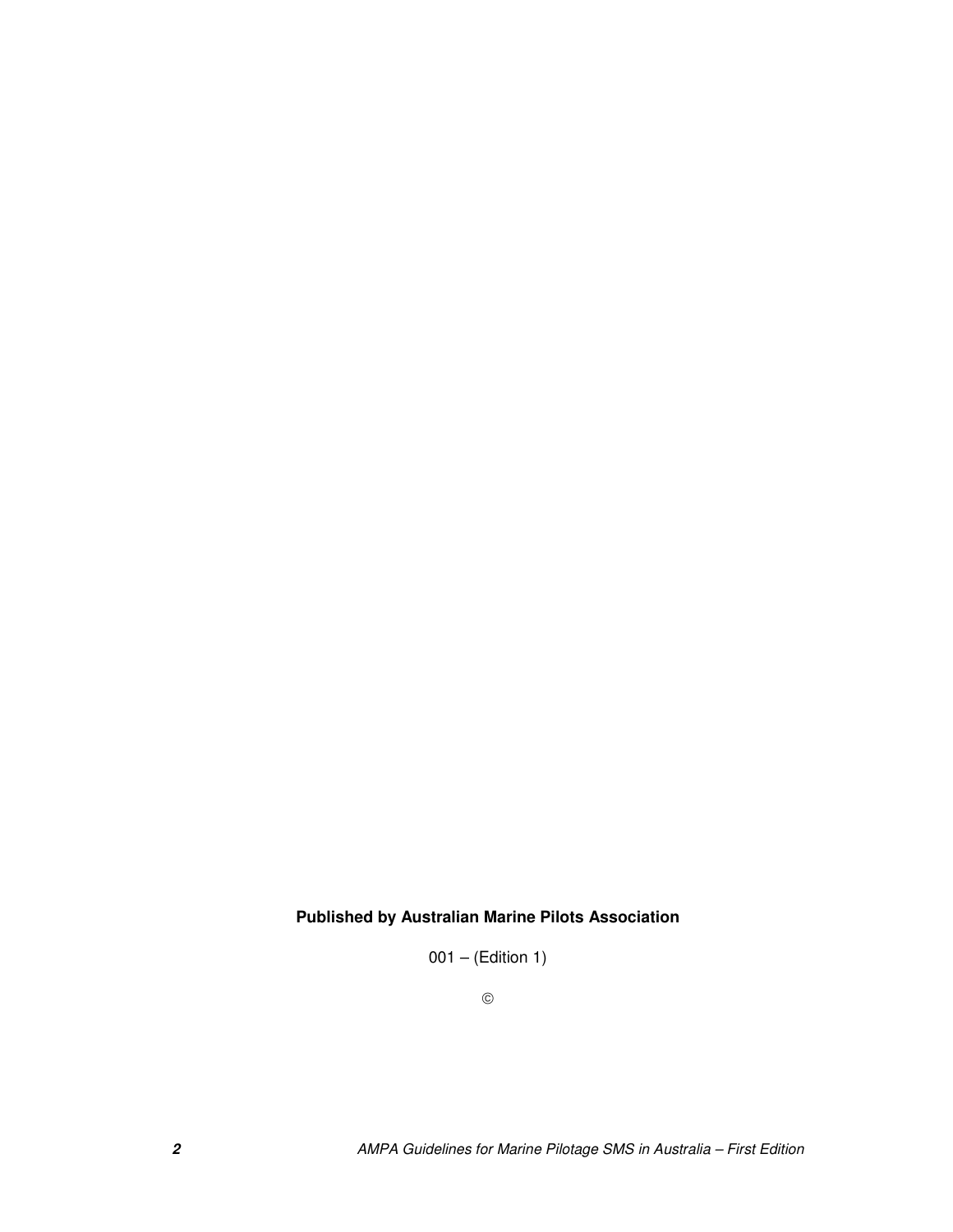## **CONTENTS**

| <b>CHAPTER 2 - ORGANISATION MANAGEMENT SYSTEM  8</b> |
|------------------------------------------------------|
|                                                      |
|                                                      |
|                                                      |
|                                                      |
|                                                      |
|                                                      |
|                                                      |
|                                                      |
|                                                      |
|                                                      |
|                                                      |
|                                                      |
|                                                      |
|                                                      |

D:\RGM\PilotDocs\AMPA\Stan dards\Safety Management<br>System guideline\Pilotage<br>SMS Guidelines -DraftMk1.doc

18-Dec-07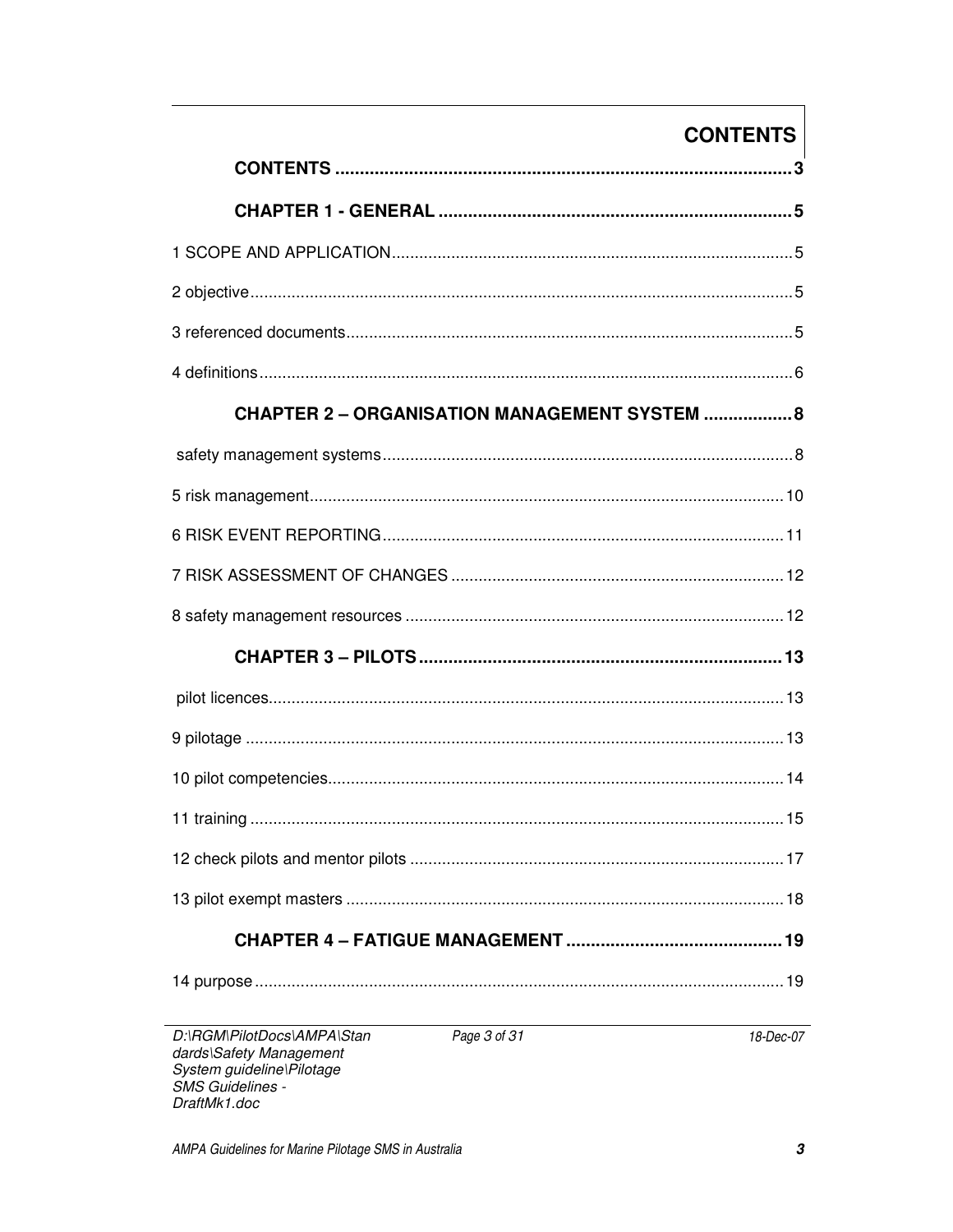| ANNEX B - GUIDANCE ON CONTENT OF PILOT COMPETENCY |  |
|---------------------------------------------------|--|
|                                                   |  |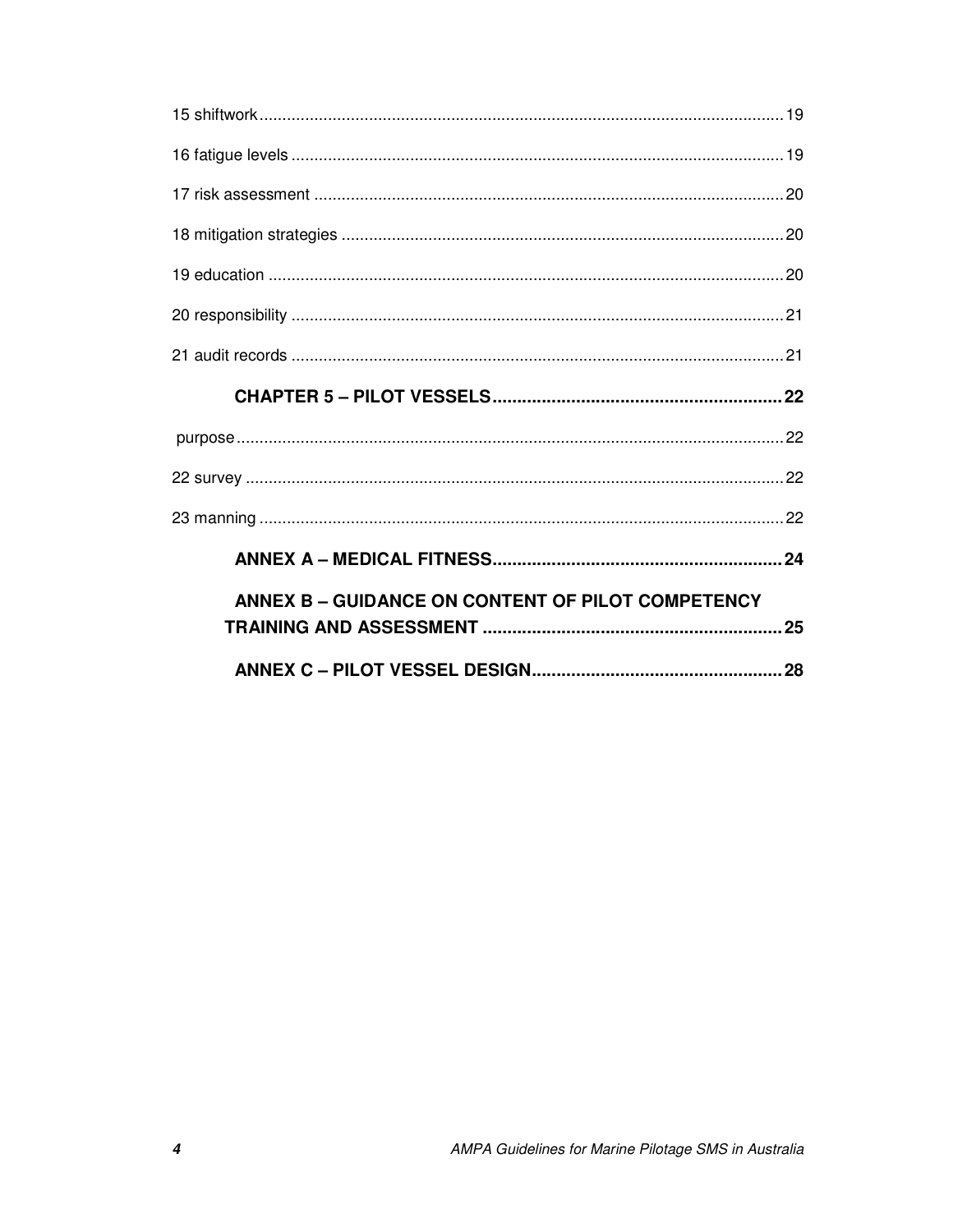## **CHAPTER 1 - GENERAL**

### **1 SCOPE AND APPLICATION**

- 1.1 This document provides guidelines for conducting a review of a pilot organisation's Safety Management System. It is based on the National Marine Safety Council (NMSC) Guidelines for Marine Pilotage Standards In Australia and therefore concentrates review investigations on the following areas:
	- the licensing and operation of pilots and certification of pilot exempt masters to carry out pilotage movements in ports, local pilotage areas and other pilotage jurisdictions;
	- related organisational management systems;
	- fatigue management; and
	- pilot vessels.
- 1.2 This document does not apply to pilotage operations outside the seaward limits of pilotage jurisdictions.

### **2 OBJECTIVE**

- 2.1 The objective of this document is to provide an instrument for reviewing Pilot Safety Management Systems ( PSMS) against the NMSC Guidelines for Marine Pilotage Standards. These guidelines will assist in facilitating a national approach in the development of pilotage standards appropriate for individual ports and pilotage areas within the jurisdiction of Federal, State and Territory authorities.
- 2.2 In providing these guidelines, it is recognised that the characteristics of the ports and pilotage areas around Australia vary significantly, and therefore so will their pilotage requirements.
- 2.3 While these guidelines are intended to be comprehensive, it is also recognised that, due to such variations between ports and pilotage areas, there may be additional factors not covered within this document that require consideration when determining pilotage requirements for certain ports or pilotage areas.

#### **3 REFERENCED DOCUMENTS**

3.1 The following documents are referred to in these guidelines: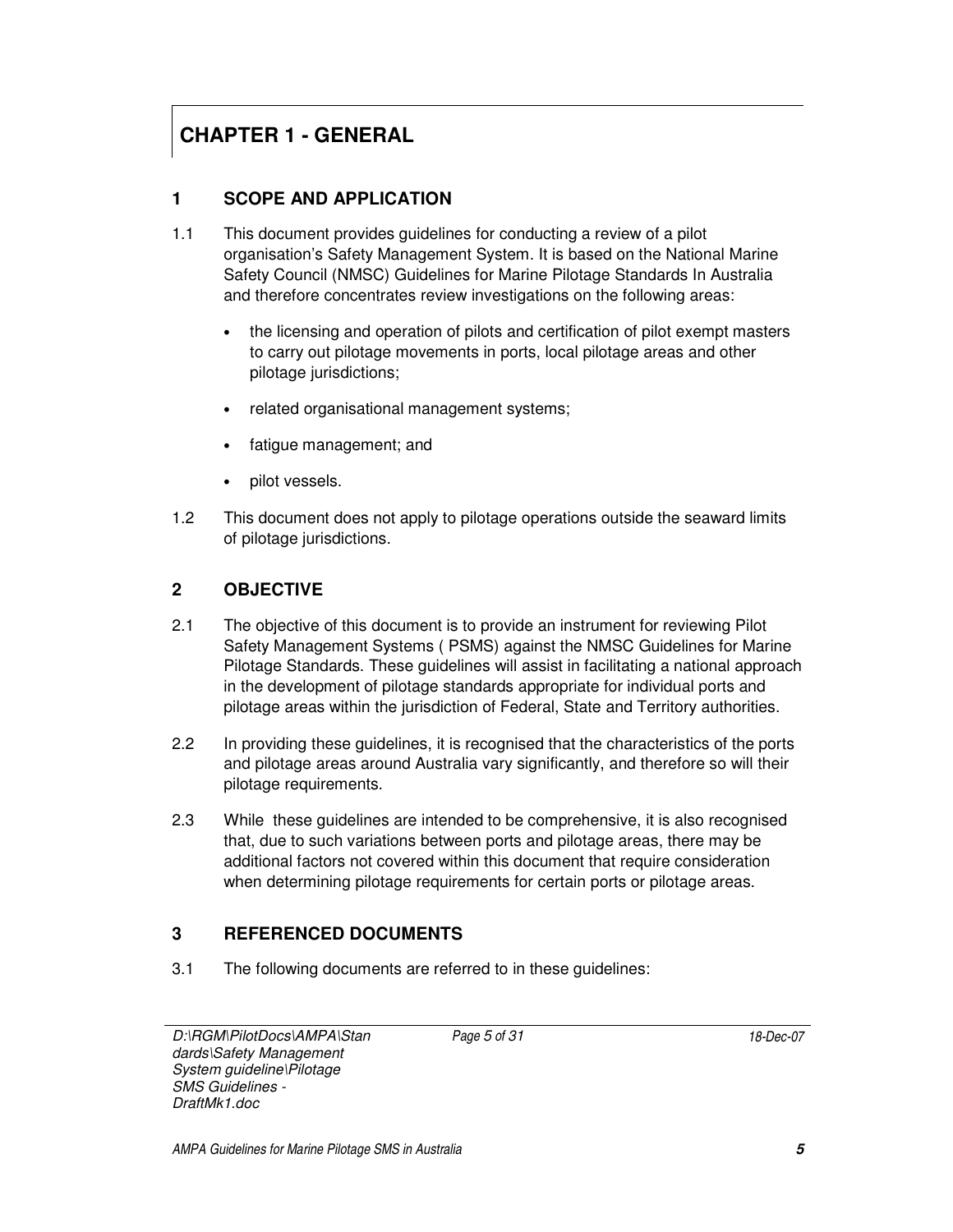National Marine Safety Council Guidelines for Marine Pilotage Standards In Australia

International Maritime Organisation IMO Resolution A960

International Convention on Standards of Training, Certification and Watchkeeping of Seafarers, 1995

Australian Maritime Safety Authority Marine Orders Part 9: Health-Michael Fitness (Issue 4)

AS/NZS ISO 9001 Quality Management Systems – **Requirements** 

AS/NZS 4360 Risk Management

AS/NZS 1269.1 Occupational Noise Management Part: Measurement of assessment of noise immission and exposure.

#### **4 DEFINITIONS**

4.1 For the purpose of this document, the following definitions apply:

#### Authority –

the organisation responsible under Federal, State or Territory legislation for licensing, appointing or approving pilots, and for granting pilotage exemption certificates, to enable pilotage operations to be carried out in a particular port or pilotage area.

Pilot –

any person not belonging to the ship who has the conduct thereof.

Note: The definition is composed of two elements:

- a) the person must not belong to the ship;
- b) the person must have the conduct of the ship.

If either of these elements is absent, the ship is not under pilotage.

Floating Production, Storage and Offloading (FPSO) vessels and Floating Storage and Offloading (FSO) units, operating offshore, may fit within this definition by virtue of being under the control of persons not belonging to the vessel's crew. Comment is invited about whether or not these guidelines should encompass such operations.

#### Pilot organisation -

the organisation responsible for delivering the day to day pilotage service in a particular port, pilotage area or jurisdiction.

Port administration -

the Port Authority or Port Corporation responsible for the day-today operations of a particular port.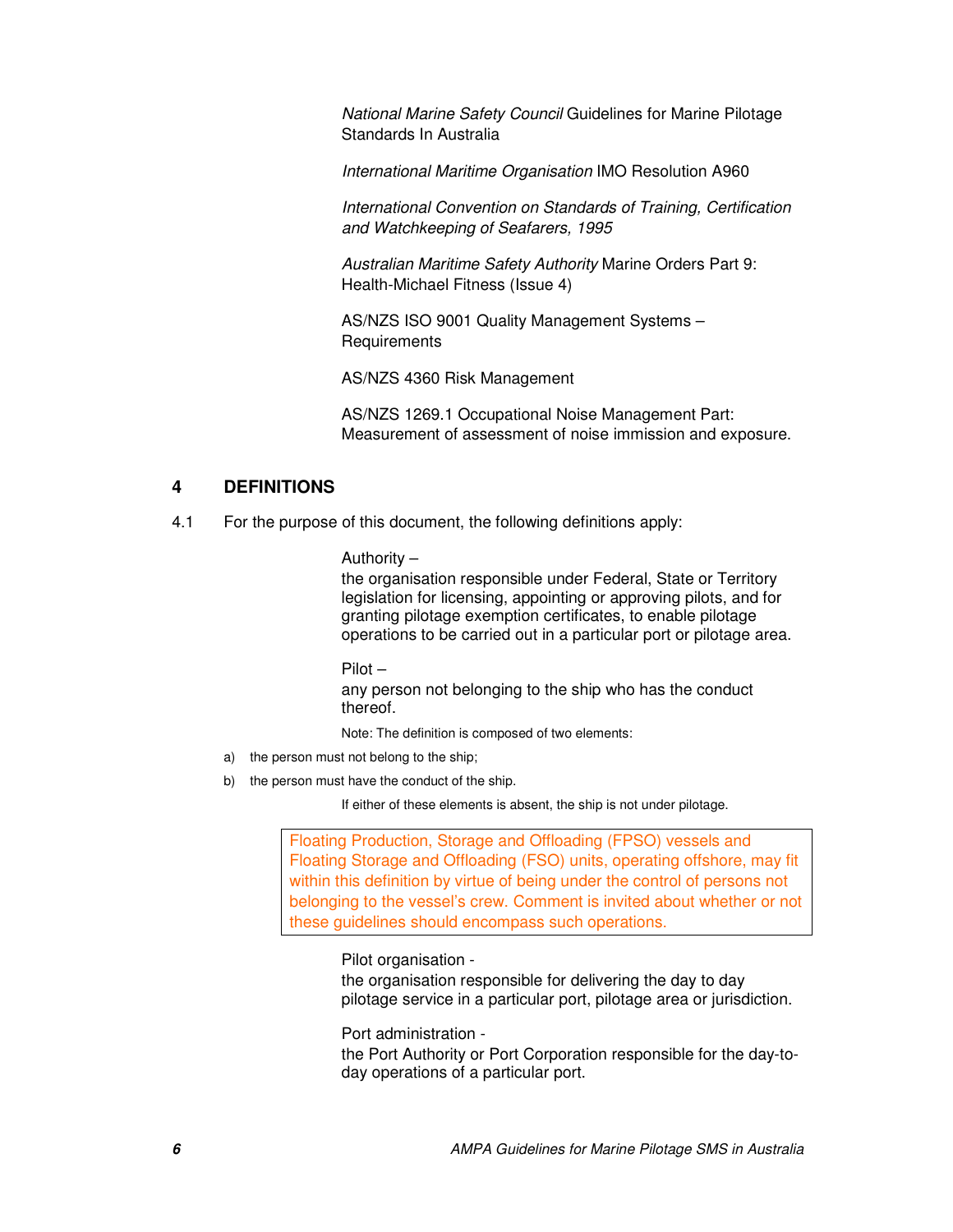Control (of a risk) -

an existing process, policy, device, practice or other action that acts to minimize negative risk or enhance positive opportunities.

Note: The word 'control' may also be applied to a process designed to provide reasonable assurance regarding the achievement of objectives in a risk management system.

#### Fatigue –

a physical condition manifest as impaired physiological performance (e.g. reaction time, hand-eye co-ordination) and psychological functioning (e.g. morale, judgement, mood).

Note: Fatigue may be caused by work-related factors (e.g. hours-of-work, environmental conditions, workload) or non-work-related factors (e.g. sleep disorders, disrupted social commitments).

Fatigue Risk Management System (FRMS) – an approved system which is developed to identify, assess and manage the work related risks associated with fatigue. The FRMS will be developed in conjunction with pilots and other associated employees.

#### Risk Event Reporting –

an internal reporting system whereby a pilot submits information when he/she has been involved in an event which increased the likelihood of an accident, but which did not constitute a reportable 'incident' under relevant requirements.

Note: Examples of risk events would include giving a wrong helm order or having a close quarter's situation.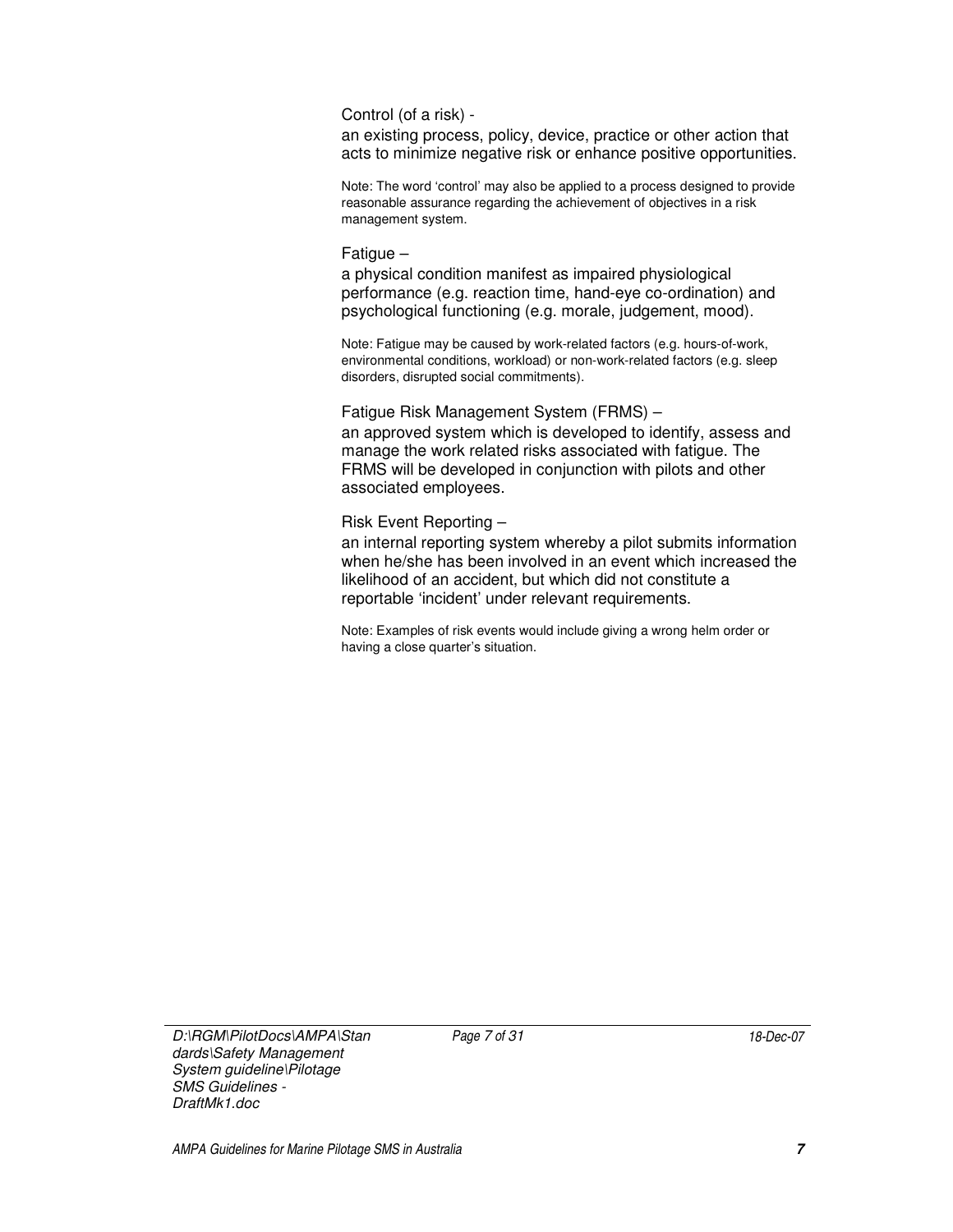### **CHAPTER 2 – ORGANISATION MANAGEMENT SYSTEM**

#### **SAFETY MANAGEMENT SYSTEMS**

4.2 Pilot organisations should maintain a documented safety management system (SMS) which addresses each of the matters in these guidelines and any legislation governing the area of the pilot organisation's operation.

**4.2.1** Written Safety Policy

Does the organisation have a written safety policy? Are the personnel aware of the policy? Top management commitment to the safety policy Has organisation's top management (pilot manager, managing director) committed itself to the goals of the policy? Is the commitment visible in management's everyday activities

#### **4.2.2** Contents of the policy

Does the policy have the following elements?

- The role and importance of safety to the organisation
- A description of the organisation's safety goals
- The main safety activities and procedures
- A description of the organization and administration of the safety activities
- Description of the safety tasks and responsibilities

#### **4.2.3** Assignment of tasks and responsibilities

Are the tasks and responsibilities assigned to:

- The top management?
- The pilot management and the pilots?
- The pilots?
- The safety and health managers
- 4.3 Participation in the preparation of the safety policy. Have the following personnel groups participated in the preparation of the safety policy?
	- the top management
	- the middle management
	- the employees
	- the safety and health personnel
	- **4.3.1** Initial status review: Were the following aspects reviewed before the policy was prepared?
		- What is the current health and safety level in the company?
		- What are the typical and potential hazards in the company?
		- is the current safety management system operating effectively
	- **4.3.2** Safety documents: Does the policy list the following documents?
		- risk register or hazard register
		- instructions for safety or competency training
		- induction program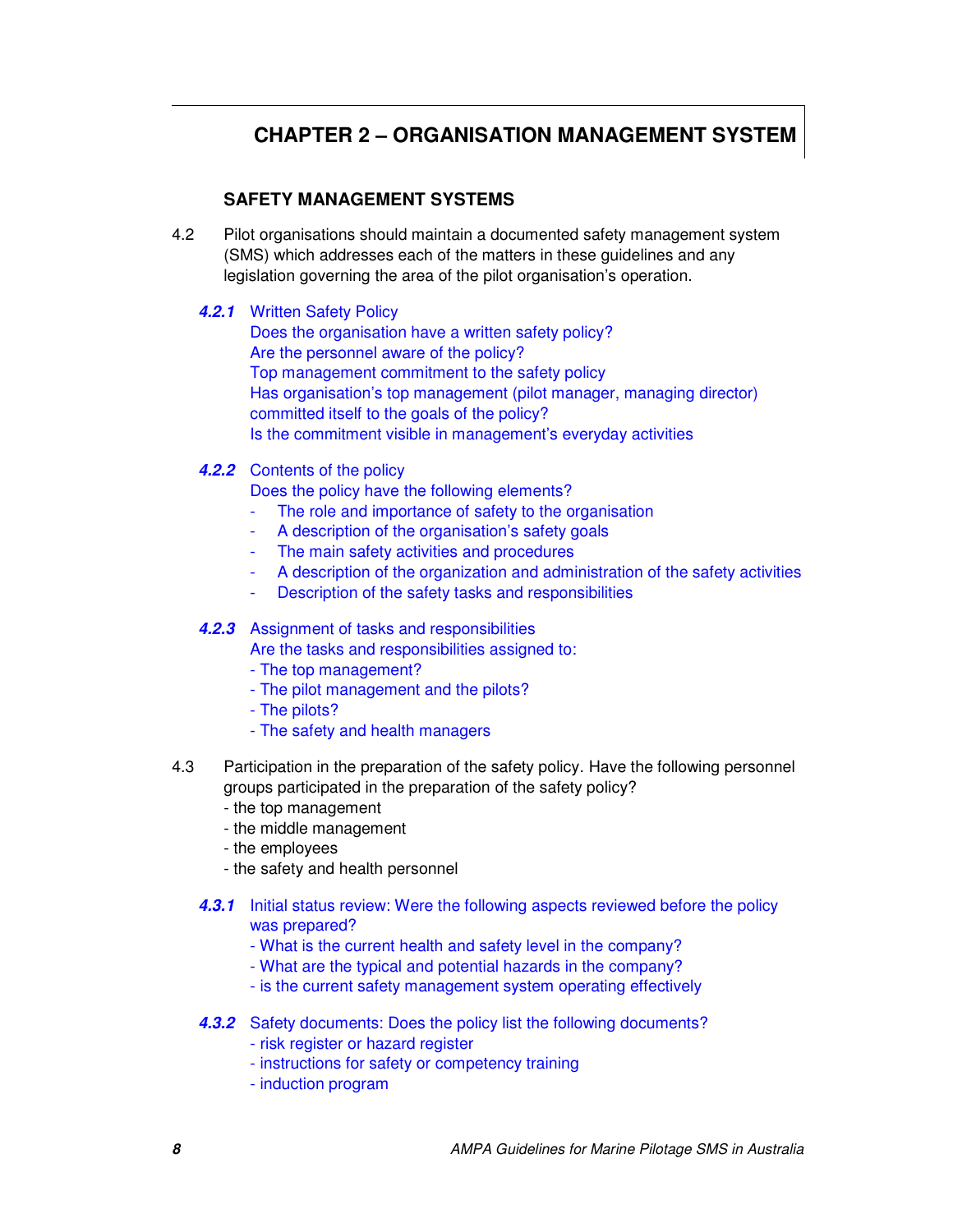- instructions for training of new employees
- instructions for pilot managers' and safety review pilot duties
- organization's safety activity program
- health service personnel's activity program

#### **4.3.3** Revising the safety policy

- has the company defined:
- how often the policy is revised?
- who are responsible for revising the policy

#### **4.3.4** Dissemination of the policy

has the company defined:

- how the policy is made available to the personnel?
- How new employees can access the policy?
- how the revised versions of the policy are distributed
- **4.3.5** Informing external bodies about the company's safety policy. Has the company defined:
	- how the safety system links to the port system
	- how temporary workers, sub-contractors, clients, authorities, and other
	- external bodies can have access to the company's safety policy?
	- who inform these external bodies about the policy

#### **4.3.6** Safety policy's connections to company's other activities

- Has the company considered how the safety policy is linked to:
- the company's quality policy
- the company's environmental policy
- 4.4 A safety management system should include an element of continuous improvement. Certification for the organisation's management system is intended to ensure that the system is maintained at an appropriate level and regularly reviewed.

#### **4.4.1** Is the top management aware of:

- how well the company's safety system and equipment meet the health, safety and usability standards?
- How health and safety is considered in the design of new procedures or manoeuvres?
- What the satisfaction, motivation, mental well-being and social relationships are among the personnel?
- **4.4.2**  What is the safety performance of the pilot management and the pilots?
- **4.4.3**  What are the costs of occupational accidents and illnesses?
- **4.4.4** What is the trend in the company's insurance costs?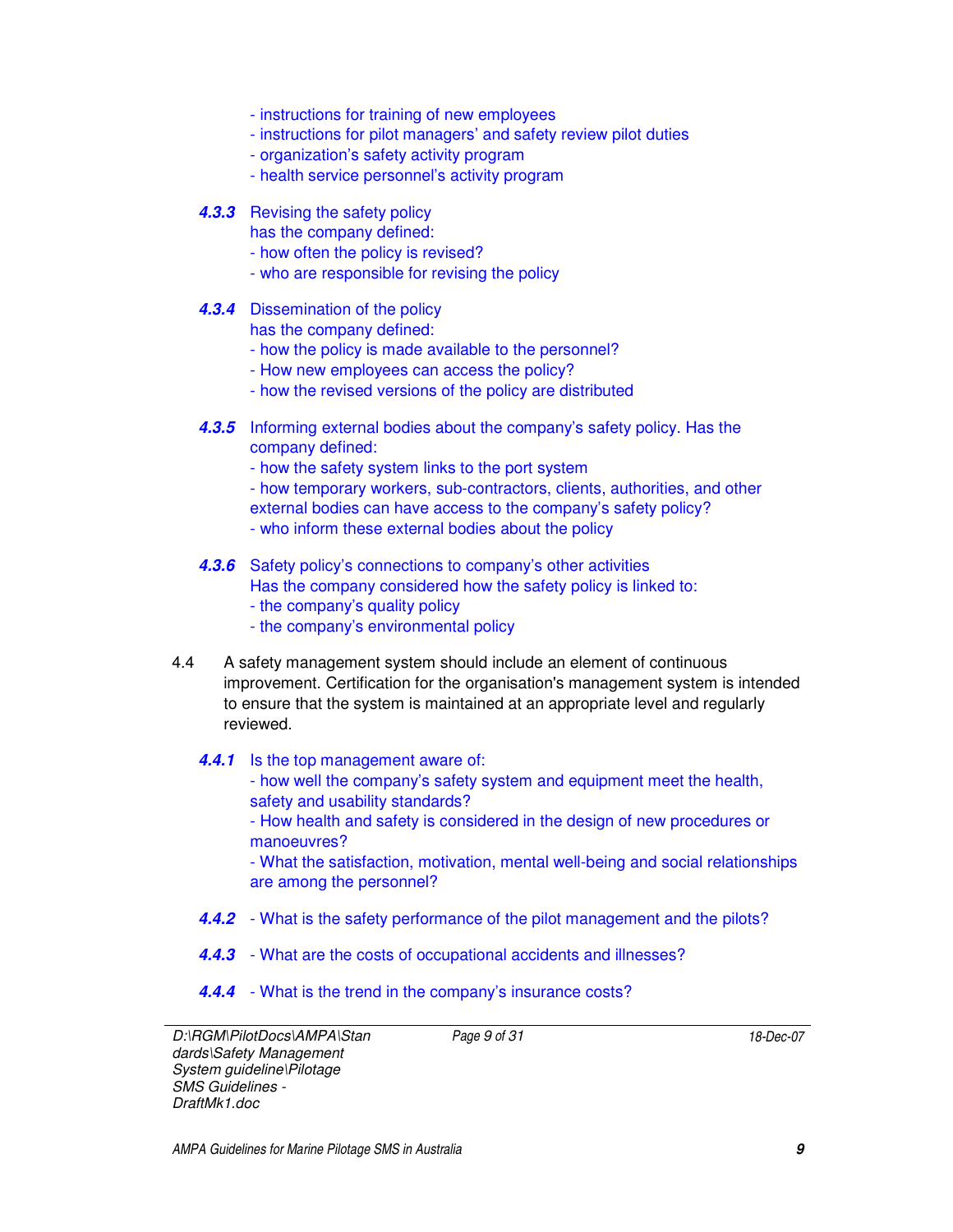- **4.4.5**  What is the cost-effectiveness of the safety activities
- **4.4.6** Is the pilot management aware of:
	- what is the housekeeping standard of the SMS?
	- Whether the safety training procedures are adequate in the company?
	- What is the safety standard of equipment and navigational tools?
	- What is the quality of the personal protective equipment?
	- How employees use and take care of their personal protective equipment?
	- What is the employees' risk behaviour (conscious risk taking)?
	- How to find safety expertise from inside or outside the company?

- How safety and health aspects are taken into account in the design of new manoeuvres and procedures?

- How health and safety aspects are taken into account when new equipment is purchased?

#### **4.4.7** Are the pilots aware of:

- what is the housekeeping standard of the SMS?
- What are the safety training procedures in the company?
- What is the safety standard of the machines, equipment and tools?
- What is the quality of the personal protective equipment?
- How employees use and take care of their personal protective equipment?
- What is the employees' risk behaviour (conscious risk taking)?
- How to find safety expertise from inside or outside the company?
- How health and safety aspects are taken into account in the design of new manoeuvres and procedures?

- How health and safety aspects are taken into account when new machines or equipment are purchased?

- What are actions to be taken in an emergency situation (serious injury, fire, etc.)?

#### **5 RISK MANAGEMENT**

5.1 The primary objective of a pilotage organisation is to manage the risk to life, vessels, the environment and the port or pilotage area, during pilotage. A pilotage organisation's SMS should address all significant risks identified using a recognized methodology, such as that set out in AS/NZ 4360 (or similar). Risks can be identified by using many sources including the organisation's pilots and other employees, the port community, consultants, other port pilotage organisations and regulator/investigators.

#### **5.1.1** Safety committee and/or other cooperative safety team(s)

- Does the company have a safety committee or some other cooperative safety teams?
- Does the committee/team have both employer and employee members?
- Does the committee/team prepare an annual working program for itself?

#### **5.1.2** Safety manager

- Does the company have a safety manager?
- Has the safety manager received adequate safety training?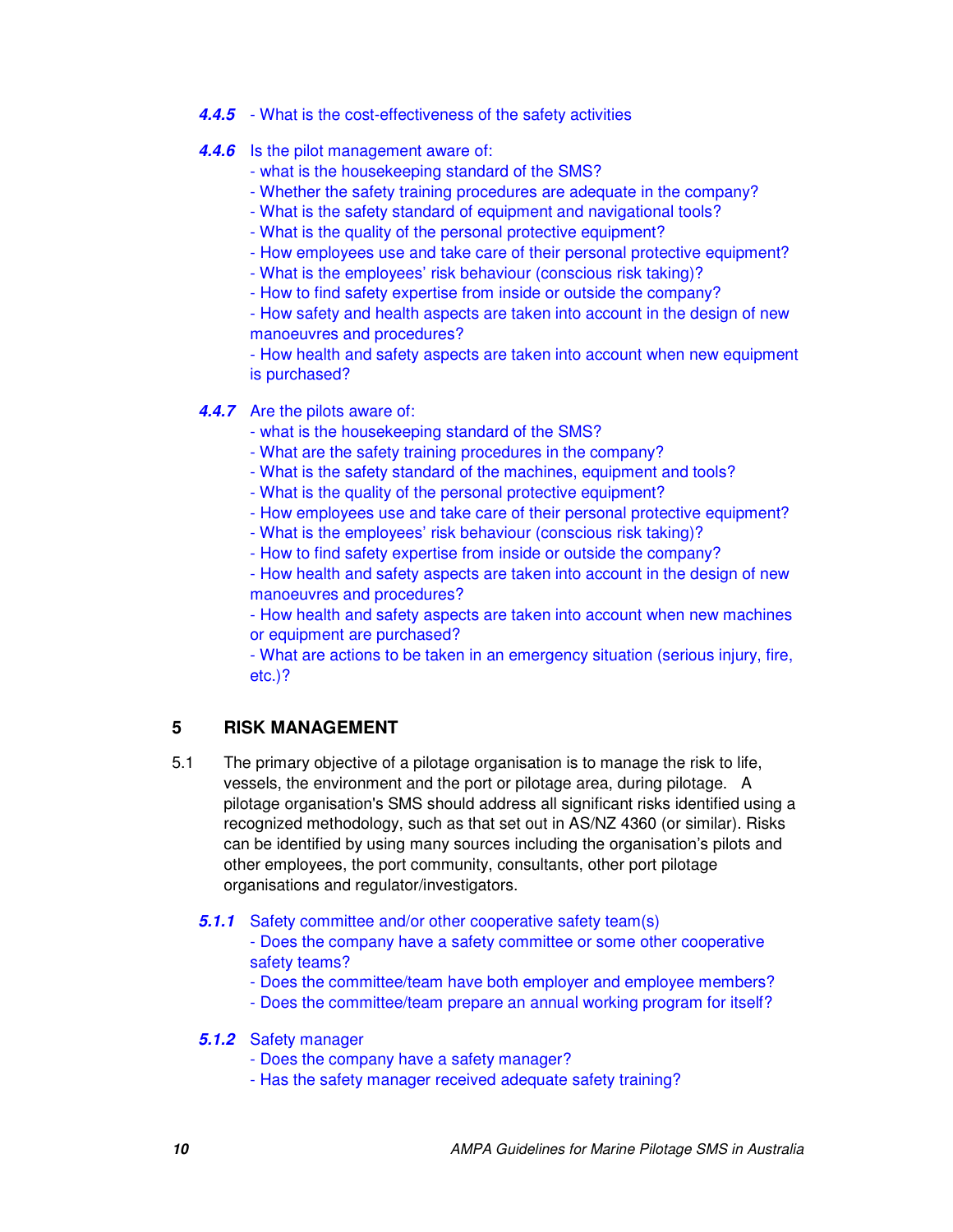- Does the safety manager have adequate time and other resources for the safety activities?

#### **5.1.3** Pilot Audits

- Does the company conduct regular pilot audits?

- Does the company prepare a report on the outcomes of the pilot audits?

- Has the company established minimum audit scores?

- Does the company have a program to train pilots who attain low scores in an audit?

**5.1.4** Safety representative and/or other personnel representative(s)

- Have the employees elected a safety representative (when required by law)?

- Has the representative received adequate safety training?

- Does the representative have adequate time and other resources for the safety activities?

**5.1.5** Occupational health services

- Does the company provide occupational health (OHS) services for all its personnel?

- Are the OHS personnel well acquainted with the company's organization and functions?

- Are the OHS personnel aware of the health and safety hazards typical to the company?

#### **5.1.6** Resources

- Does the company assign special resources to health and safety activities on an annual basis?

- Does the company seek advice from health and safety personnel when determining the resources?

- 5.2 A pilotage organisation should have a process to ensure it complies with all applicable legislative requirements relating to workplace health and safety for all of its employees.
- 5.3 The SMS should require systematic identification and recording of hazards, as well as assessment and prioritisation of the associated risks, actions to control risks and regular reviews of the recorded risks and the implementation of controls. .
- 5.4 Investigations of both incidents and risk events should be used to identify the root causes of these events and the resulting information should be used to regularly reassess risks and the effectiveness of controls, at least on an annual basis.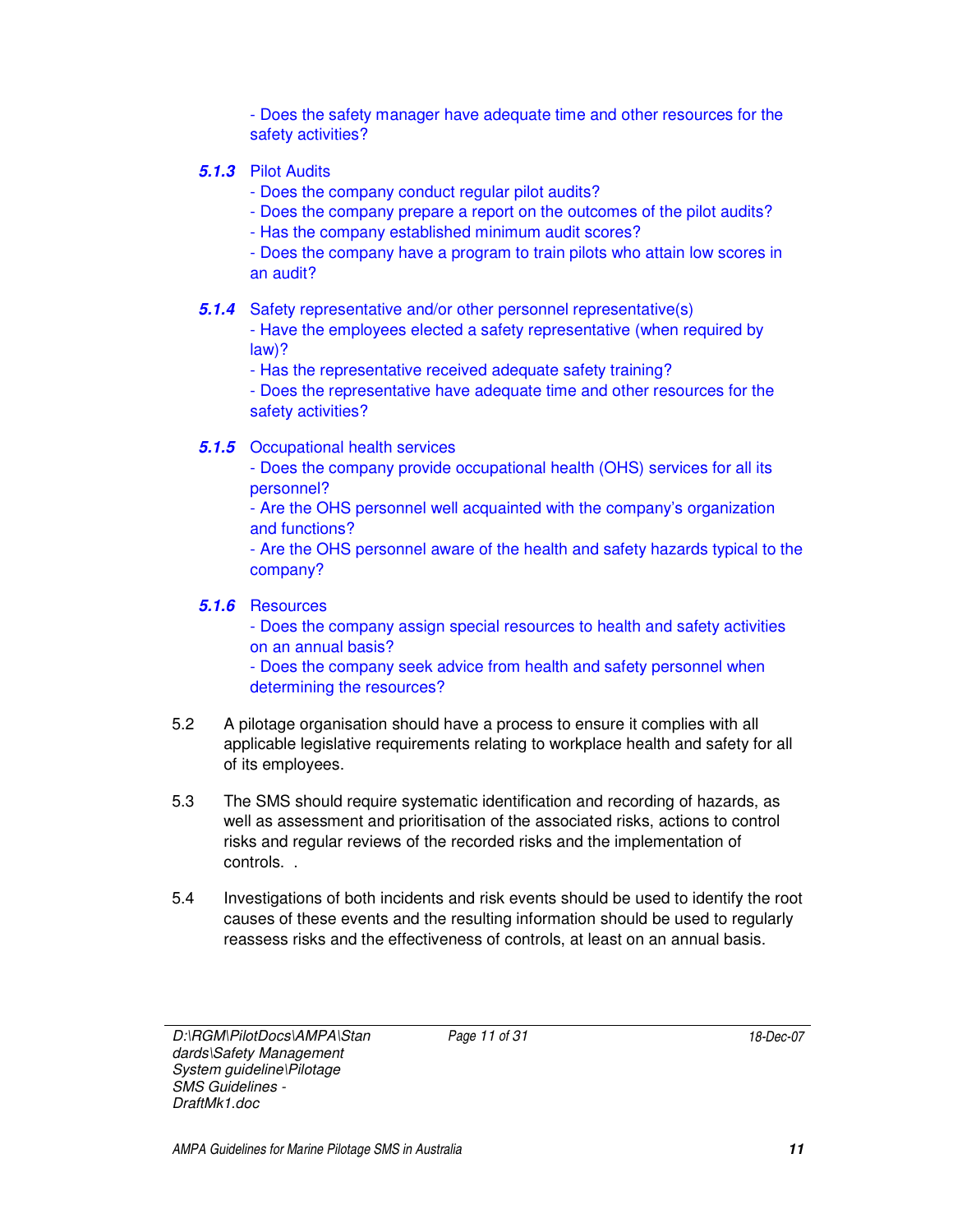#### **6 RISK EVENT REPORTING**

- 6.1 A Risk Event Reporting system should be established to require a report form to be completed by a pilot when he/she has been involved in an event which increased the likelihood of an accident. The system should require the pilot to submit a report. The reports should be reviewed and where appropriate corrective actions initiated. Summaries of reports and corrective actions should be promulgated to heighten awareness of common risk situations.
- 6.2 A risk event reporting system requires a very high degree of trust among pilots, their organisations and the Authority. A prime objective of risk event reporting is to identify systemic weaknesses. It is appropriate that organisations should follow the James Reason philosophy of the "just culture" where the line between acceptable and unacceptable conduct is clearly delineated.
- 6.3 Risk reporting may be kept internal to the pilotage organisation but ideally it should be supported by the authority. It is up to individual pilotage organisations to develop their own specific reporting systems but they should regard such systems as vital to an effective SMS.

#### **7 RISK ASSESSMENT OF CHANGES**

7.1 Proposed changes to the port environment or operation should be analysed to identify potential risk that may be associated with the changes. Such risks should be recorded, assessed and prioritised. Actions to control the risks should be developed prior to implementation. Such actions should be monitored for effectiveness.

#### **8 SAFETY MANAGEMENT RESOURCES**

- 8.1 Maintaining and operating an effective SMS requires effective resource allocation by a pilotage organisation. Not withstanding administrative support, it will be necessary to allocate further resources, including pilot time, to the system to ensure its on-going relevance to pilotage issues.
- 8.2 Improvement in safety performance should not be used as an indicator to reduce safety management resources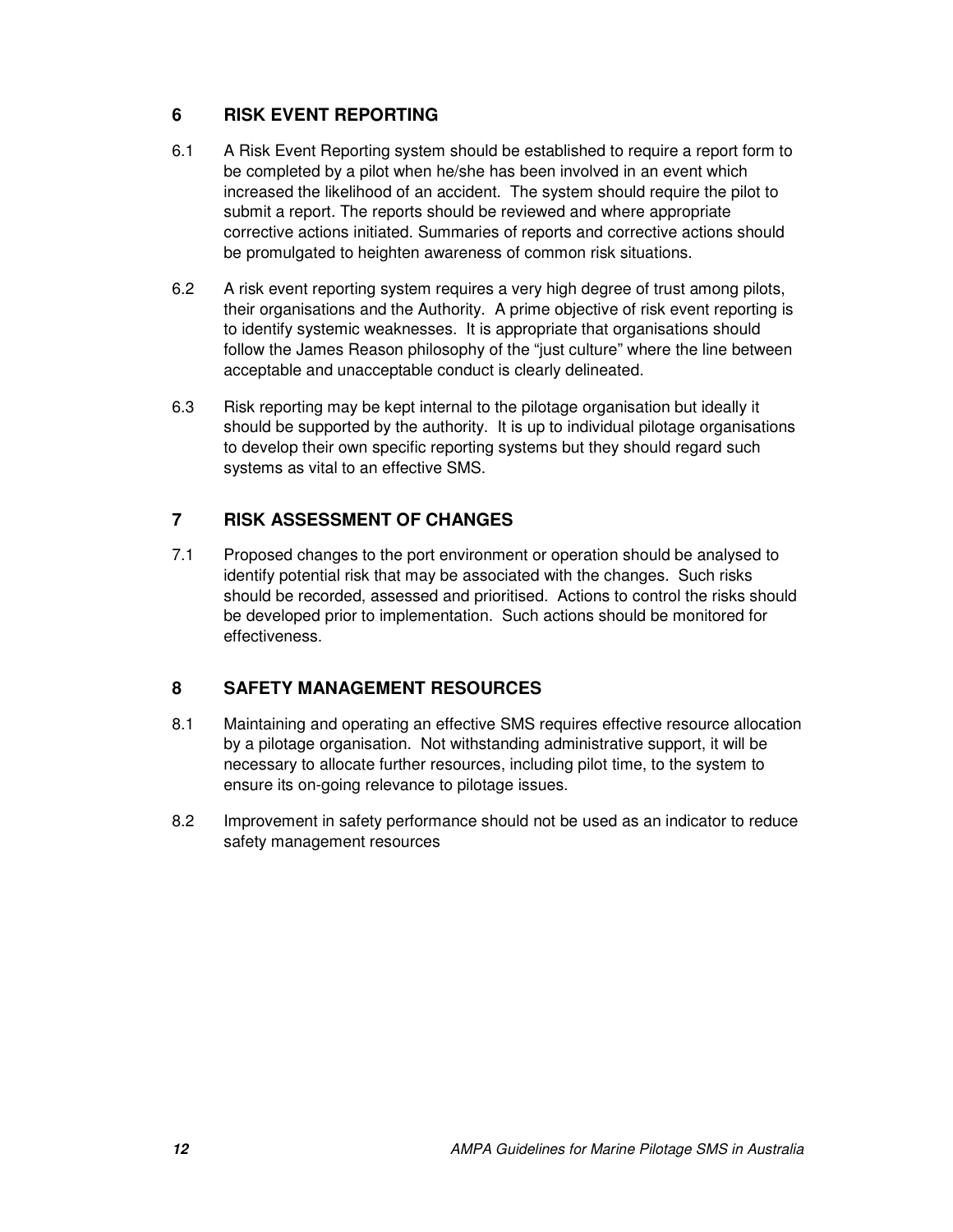### **CHAPTER 3 – PILOTS**

### **PILOT LICENCES**

- 8.3 Pilots should hold a current licence, issued by the Authority. The licence should specify the port or pilotage area for which it is valid and any exclusion that may apply to its use, including limitations on:
	- a) the type of vessel (including length, tonnage and raft limitations);
	- b) the type of cargo; and
	- c) berths to or from which pilotage may be undertaken
	- **8.3.1** What are the statutory prerequisite requirements for issue of a pilots licence?
	- **8.3.2** What is the statutory examination process for pilot licences?
	- **8.3.3** Who conducts statutory exams and how are they selected?
- 8.4 An applicant for a pilot's licence should be certified as medically fit to perform the duties of a pilot.
	- **8.4.1** What medical standard are pilots tested to?
	- **8.4.2** What ongoing medical standard are pilots tested to?
- 8.5 Pilots should be informed that failure to comply with the relevant standards established for a port or pilotage area may result in the suspension or cancellation of their licence. Should a licence be suspended or cancelled, an appeals process should be available to the pilot.
- 8.6 Where a pilot is lacking recent experience in a pilotage area, procedures should be established to ensure that the pilot regains familiarity with the area prior to being permitted to resume pilotage duties. Where this lack of recent experience is due to an extended absence through illness, there should also be a reevaluation of the pilot's medical fitness in accordance with Annex A.
	- **8.6.1** What is the maximum lapse time your organisation allows its pilots from piloting before they are required to undertake further training?
	- **8.6.2** What further training do you require after lapse?
	- **8.6.3** What are the statutory requirements for maintaining a pilot's licence?

D:\RGM\PilotDocs\AMPA\Stan dards\Safety Management System guideline\Pilotage SMS Guidelines - DraftMk1.doc

Page 13 of 31 18-Dec-07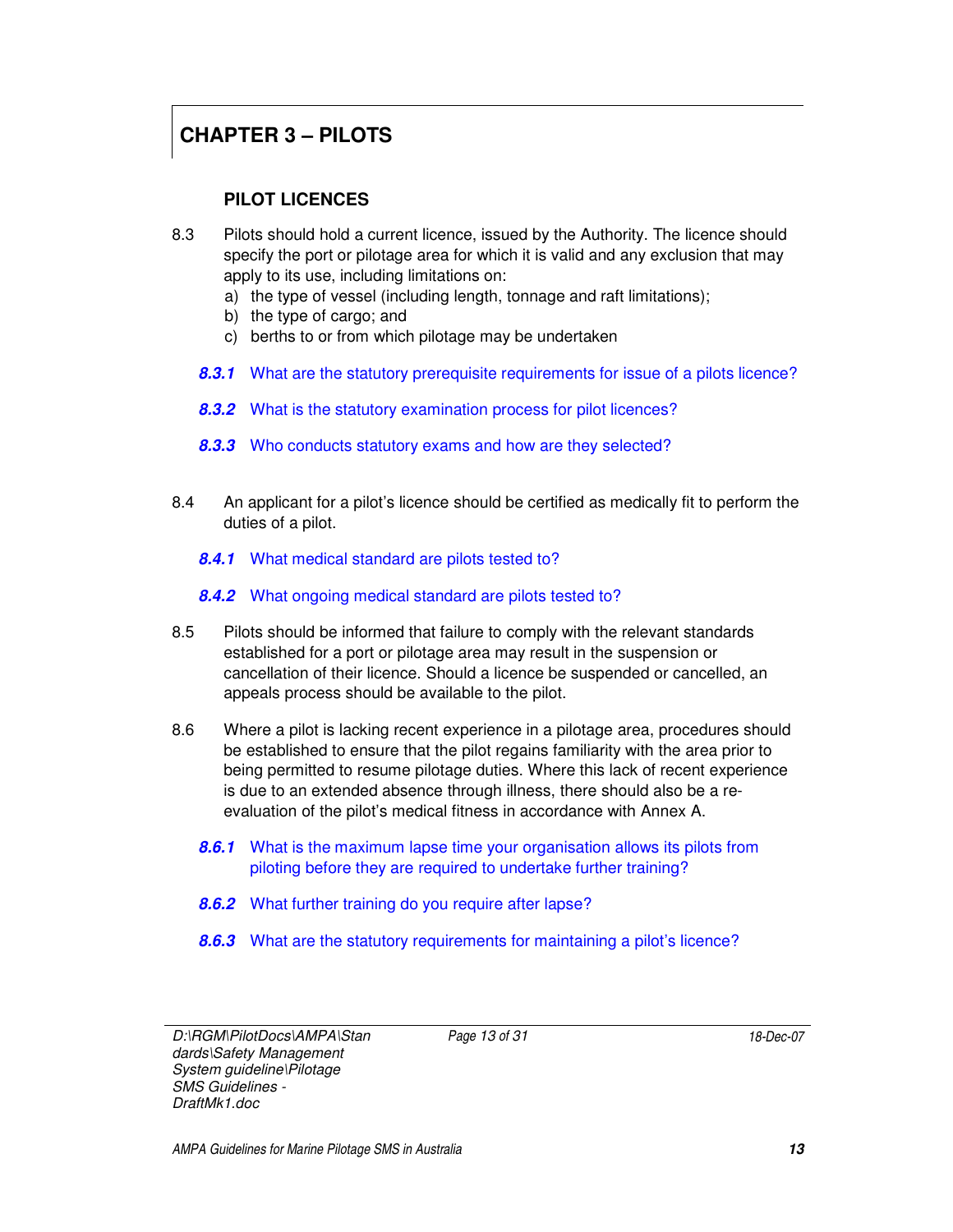#### **9 PILOTAGE**

- 9.1 Pilots require a high level of technical and management skills to control the high risk environment in which they operate. In practice this requires the pilot to:
	- a) communicate, operate and make decisions in a time-critical environment while having an acute awareness of the consequences of an accident;
	- b) elicit close and active cooperation from the ship's bridge team;
	- c) coordinate the use of other port services such as tugs and lines services;
	- d) have detailed local knowledge; and
	- e) have detailed ship-handling knowledge, theory and skills.

for the purpose of safely directing the movement of a ship during the phase of the voyage with the narrowest operating margins, severe limits on manoeuvrability and greatest vulnerability to weather and tidal conditions – during its transit of pilotage waters.

#### **10 PILOT COMPETENCIES**

10.1 Pilots should have formal training in aspects of pilotage and participate in a system that ensures on-going competency as set out in Annex B.

**10.1.1** What process do you use for pilots on observer trips?

- **10.1.2** How do you prepare new pilots for the pilot examination process?
- **10.1.3** What process do you use for mentor pilot trips?
- **10.1.4** What process do you use for check pilot trips?
- **10.1.5** How do you conduct induction of new pilots into your organisation?
- 10.2 In addition to formal training, pilots should have local knowledge of:
	- a) the physical geography of the relevant port or pilotage area and its effect on the manoeuvring of vessels;
	- b) local weather conditions and their effect on the manoeuvring of vessels;
	- c) navigation aids, including vessel traffic services;
	- d) port customs and protocols, including maritime security;
	- e) port infrastructure;
	- f) capabilities and limitations of tugs, including standard maritime vocabulary;
	- g) capabilities and limitations of other port services, including those of personnel.

#### **10.2.1**

10.3 Pilots should have at least basic human factors knowledge. This is required to properly manage the variety of ships, competencies, cultures and languages.

> Note: This can be acquired through Bridge Resource Management (BRM) training

**10.3.1**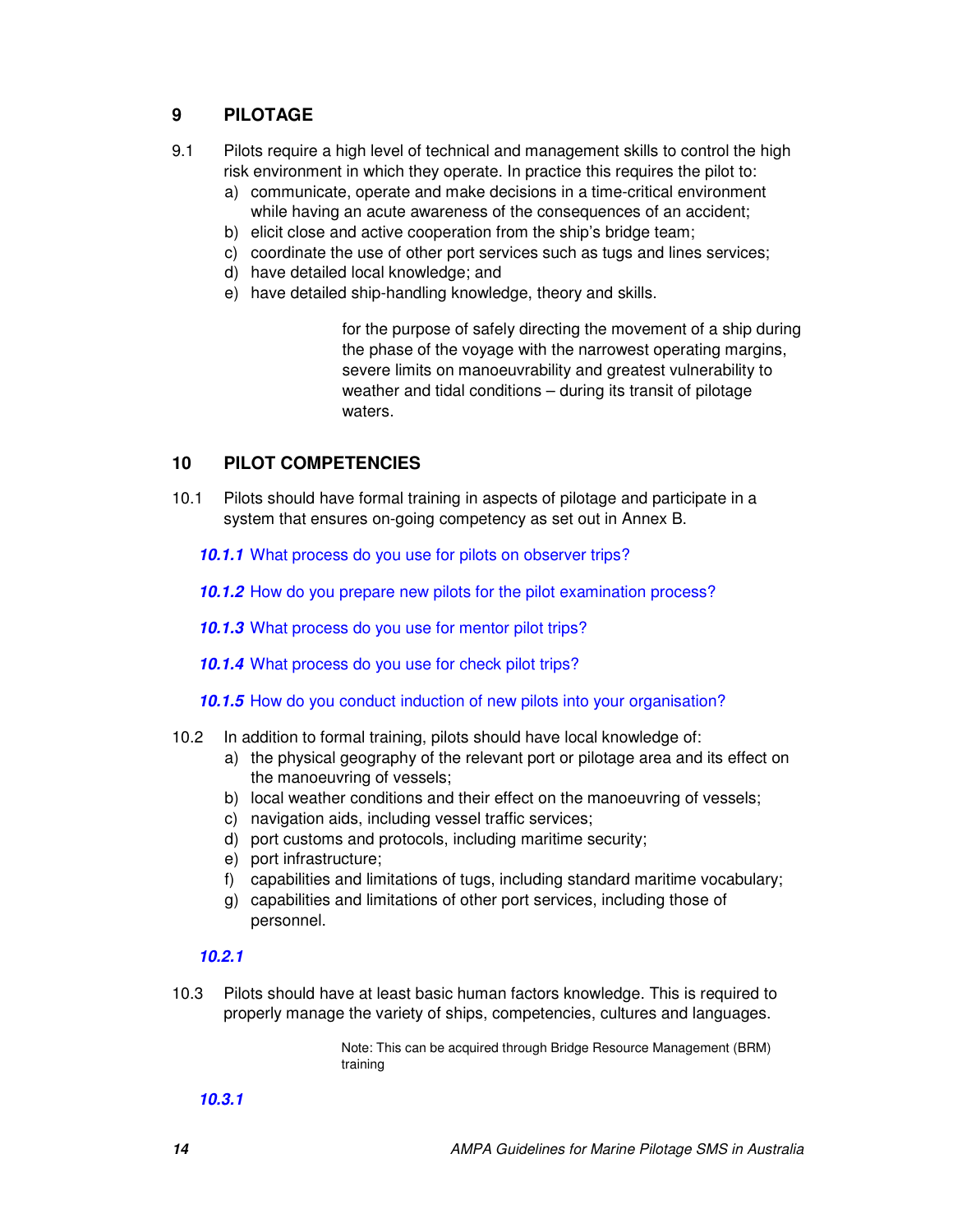10.4 Pilots should have the ability to integrate Human Factors knowledge with the skills, experience and knowledge described above, in order to properly manage the high risk operation and to respond competently in emergency situations.

Note: This ability can be demonstrated during periodic competency audit.

#### **10.4.1**

10.5 Pilots should pursue Continual Professional Education (CPE). This is required to formally keep abreast of changes in technology, laws, shipping practices, community needs etc, and to ensure that this knowledge is properly integrated with the knowledge and skills described above.

> Note: This can be achieved by periodically attending an approved training course which provides both Human Factors and Precision Navigation training. This course should integrate BRM and precision navigation training with an emphasis on updates on new technology, passage planning and effective communication between pilot and master using a safety management approach.

#### **11 TRAINING**

#### **Initial Induction**

- 11.1 Each pilotage organisation should have a procedure for formally inducting pilots into their organisation.
- 11.2 Induction training should include, but not be limited to:
	- a) an overview of the training program;
	- b) a description of the organisation's structure;
	- c) a description of the political, environmental and legislative structure within which the organisation operates;
	- d) a description of the organisation's policies;
	- e) an overview of the organisations procedures;
	- f) a description of the organisation culture;
	- g) an explanation of expectations of the organisation's employees;
	- h) an overview of port operations;
	- i) a description of the equipment to be used, and its care and maintenance;
	- j) the provision of material that will be required to be read and understood before submitting for examination for a pilots licence.

D:\RGM\PilotDocs\AMPA\Stan dards\Safety Management System guideline\Pilotage SMS Guidelines - DraftMk1.doc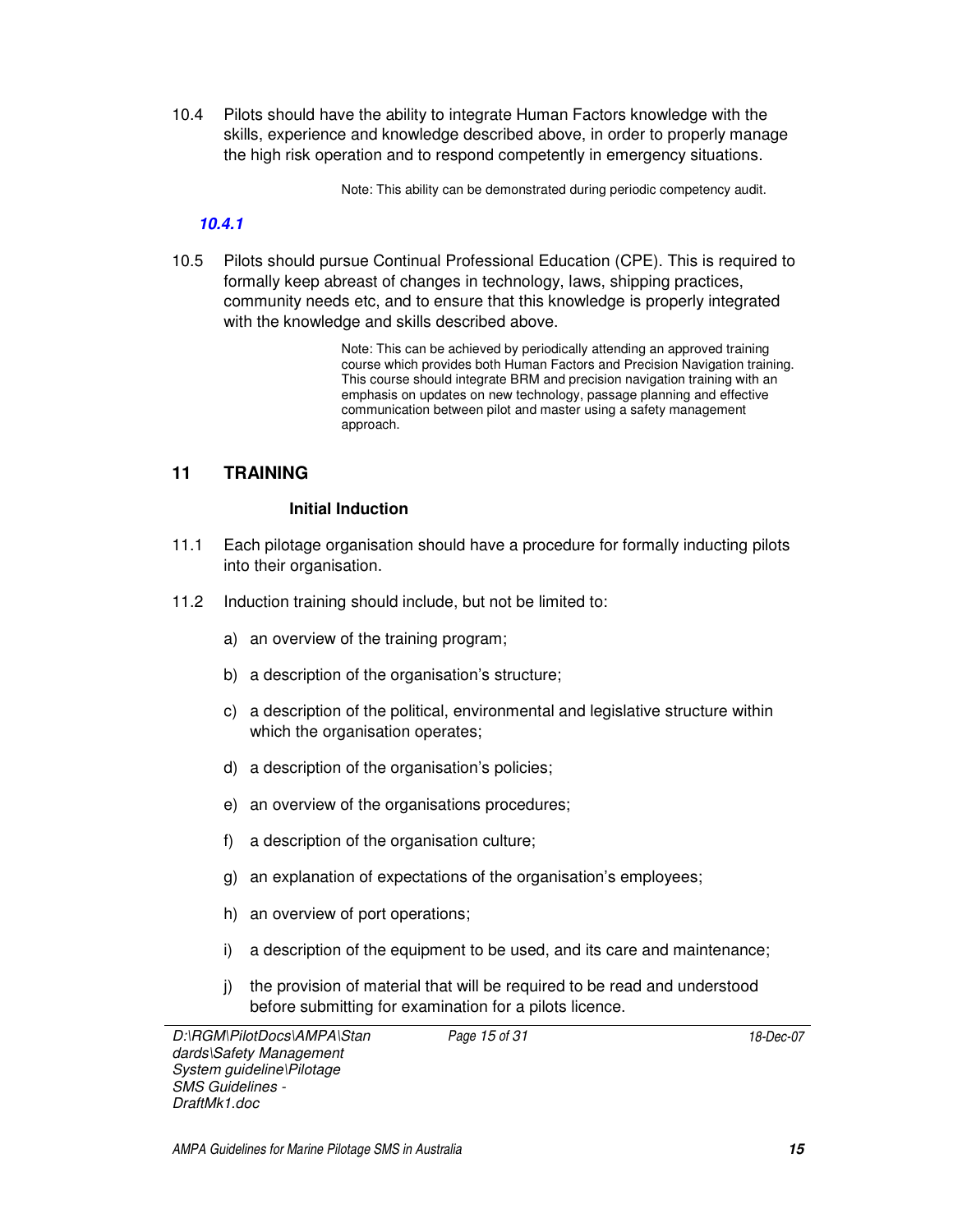#### **Ship handling**

- 11.3 Pilotage organisations should ensure that a trainee pilot does not submit for an examination or appraisal for a pilots licence until a satisfactory level of ship handing proficiency can be demonstrated. Ship handling proficiency includes, but is not limited to, the ability to demonstrate:
	- a) skill and competency in handling ships in all weathers and all states of visibility in the areas for which the licence is valid;
	- b) theoretical ship handling knowledge including hydrostatics and hydrodynamics;
	- c) communications skills;
	- d) competent use of tugs, lines persons and lines launches.
- 11.4 Ship handling training should take account a trainee pilot's previous experience and should include adequate exposure to on-the-job training with experienced licensed pilots.
- 11.5 Ship handling training can be enhanced by the use of manned models and ship simulators.
- 11.6 Licensed pilots will be expected to make every effort to maintain their ship handling proficiency and to be fully aware of their won limitations in terms of skill and ability. These limitations should be periodically tested on manned models and ship simulators.

#### **Local Knowledge**

- 11.7 Pilotage organisations should ensure that a trainee pilot does not submit for an examination or appraisal for a pilot's license until a satisfactory level of local knowledge can be demonstrated.
- 11.8 Local knowledge is knowledge of the local environment and includes, but is not limited to, knowledge of:
	- a) the ports or pilotage area's physical geography and its effect on the manoeuvring of vessels;
	- b) local weather conditions and their effect on the manoeuvring of vessels;
	- c) navigation aids, including vessel traffic services;
	- d) port customs, protocols and security measures;
	- e) port infrastructure including depths and high risk areas;
	- f) capabilities and limitations of tugs, including legal aspects of towage, towing methods and hazards during towage operation; and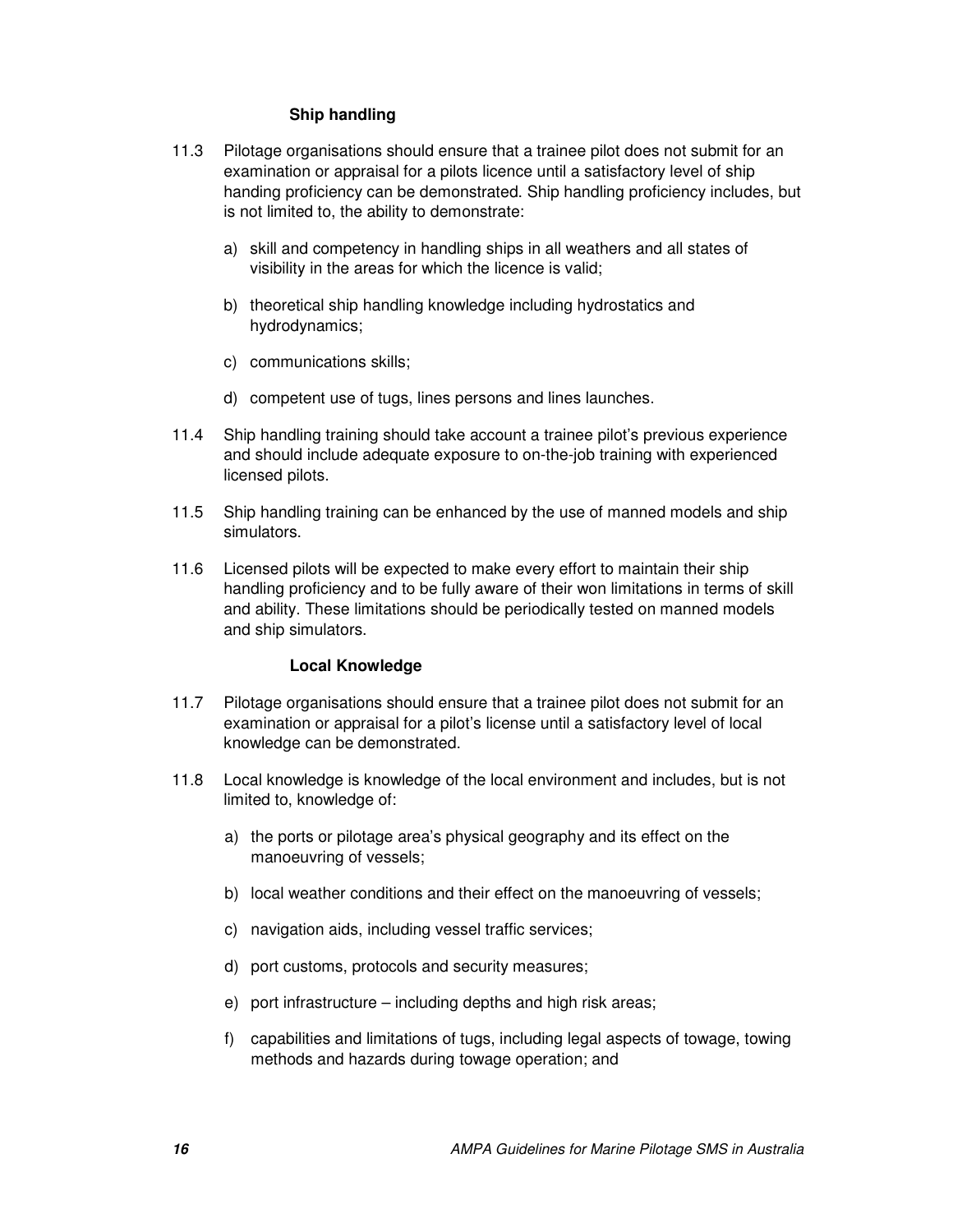- g) capabilities and limitations of other port services, including those of personnel.
- 11.9 Pilotage organisations should be a standard procedure for keeping pilots and pilot exempt masters informed of changes in the local environment that may have an impact on pilotage.
- 11.10 Licensed pilots should make every effort to keep themselves fully informed of changes in the local environment that may have an impact on pilotage.

### **12 CHECK PILOTS AND MENTOR PILOTS**

- 12.1 The performance of every pilot should be checked during a normal pilotage, in the area for which the pilot is licensed, at regular intervals.
- 12.2 The person checking the pilots's performance in accordance with the above, should be a pilot holding an unrestricted licence for the area in which the check is being conducted and should submit a written report, in an approved form, on the pilot being checked.
- 12.3 A system may include a self assessment for the trainee pilot to be undertaken after each supervised pilotage audit to gauge his or her performance against that of the check pilots report.
- 12.4 A check pilot is a pilot who is qualified to at least the assessment component of the Workplace Training Course, Certificate IV level.

Comment is invited on whether holding a Workplace Training Course, Certificate IV level as well as an unrestricted licence for the area where the check is being conducted would be practicable in all pilotage areas.

- 12.5 The role of the check pilot is to conduct periodic audits of pilots while they are executing an actual pilotage. The purpose of such audits is to ensure that competency levels are being maintained or that a pilot is fit to be issued with a licence at a higher level.
- 12.6 Each pilotage organisation should have an appropriate number of mentor pilots. A mentor pilot is a pilot responsible for supporting a new and progressing pilots.
- 12.7 A mentor pilot may be selected by his or her peers, or selected so that he or she suits the individual needs of the pilot under training and should have the following qualities:
	- a) the respect of his or her peers as a competent pilot;
	- b) an 'above average' interest in training;

D:\RGM\PilotDocs\AMPA\Stan dards\Safety Management System guideline\Pilotage SMS Guidelines - DraftMk1.doc

Page 17 of 31 18-Dec-07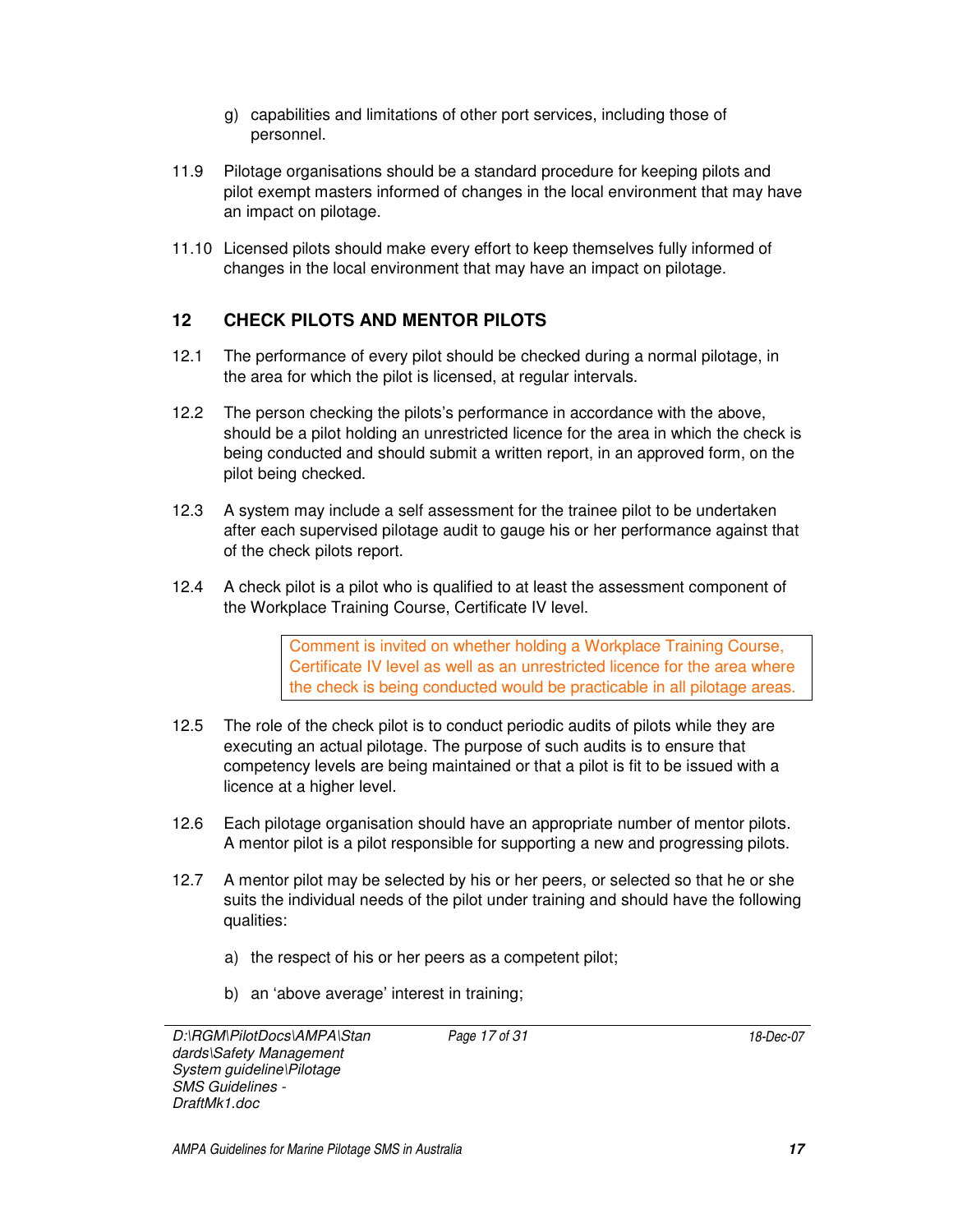- c) a good communicator.
- 12.8 Where possible, depending on the shift work system, pilotage organisations should assign a mentor pilot to each pilot recruit for the entire period of training.
- 12.9 The mentor pilot's role is to facilitate a two-way confidential communication link with the trainee pilot for all matters that arise during the training phase. These may include, but not be limited to, matters relating to training, social and private issues.

#### **13 PILOT EXEMPT MASTERS**

- 13.1 Pilot exempt masters should hold a current exemption certificate, issued by the Authority. The certificate should specify the port or pilotage area for which it is valid and any exclusion that may apply to its use, including limitations on:
	- a) the type of vessel (including length, tonnage and draft limitations);
	- b) the type of cargo; and
	- c) berths to or from which exemption applies.
- 13.2 Pilot exempt masters should have knowledge of the local environment that includes, but is not limited to, knowledge of:
	- a) the port of pilotage area's physical geography and its effect on the manoeuvring of vessels;
	- b) local weather conditions and their effect on the manoeuvring of vessels;
	- c) navigation aids, including vessel traffic services;
	- d) port customs, protocols and security measures;
	- e) port infrastructure including depths and high risk areas;
	- f) capabilities and limitations of tugs, including legal aspects of towage, towing methods and hazards during towage operation; and
	- g) capabilities and limitations of other port services, including those of personnel.
- 13.3 Pilot exempt masters should make every effort to keep themselves fully informed of changes in the local environment that may have an impact on pilotage.
- 13.4 In order to maintain current knowledge, pilot exempt masters should have regular meetings with:
	- a) the relevant Authority;
	- b) the local port administration or harbour master as appropriate;
	- c) the local pilotage organisation.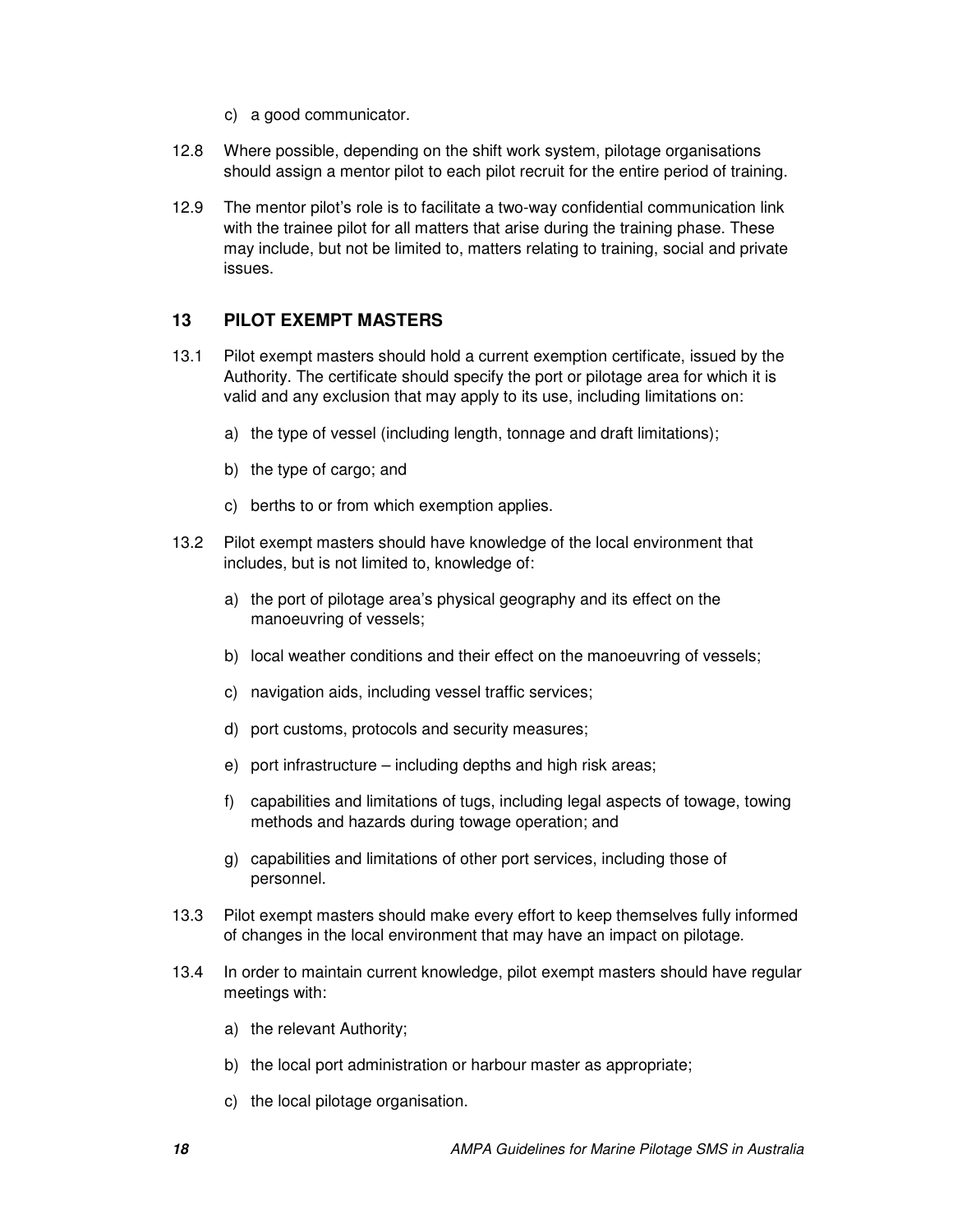13.5 As far as practicable, pilot exempt masters should participate in risk event reporting and should receive summaries of risk event reports and corrective actions to heighten awareness of common risk situations.

D:\RGM\PilotDocs\AMPA\Stan dards\Safety Management System guideline\Pilotage

SMS Guidelines - DraftMk1.doc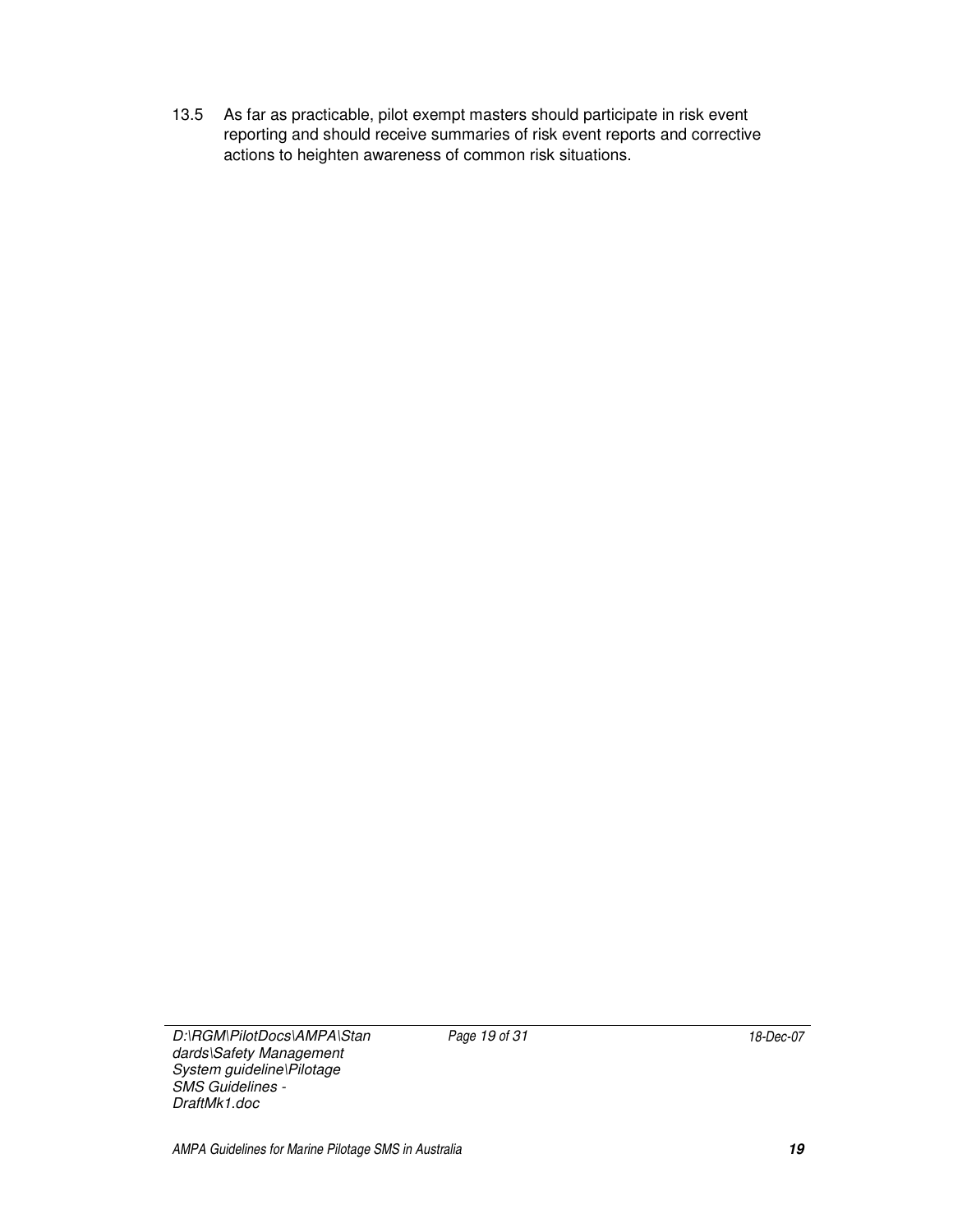### **CHAPTER 4 – FATIGUE MANAGEMENT**

#### **14 PURPOSE**

14.1 These guidelines recognise shiftwork as an identifiable workplace risk factor. These guidelines set out methods by which the increased risk due to shiftwork can be quantified, consequent risk assessment can be performed, control procedures can be put in place, and the ability of managers and employees to minimise fatigue in the workplace can be enhanced. In addition, these guidelines outline the responsibilities of the employer and employees from an Occupational Health and Safety (OH&S) perspective in minimising the risk associated with shiftwork.

**14.1.1** Tasks of the occupational health services (OHS)

Are the goals of the OHS activities discussed with the top management? Do the OHS personnel prepare an activity plan on an annual basis? Do the OHS personnel have skills and methods for analysing hazards at workplace? Do the OHS personnel follow the effects of their activities? Do the OHS personnel report their activities to the organisation management? Do the OHS personnel participate in pilot training?

#### **15 SHIFTWORK**

15.1 Night work, extended shifts, numerous consecutive work periods, restricted recovery time between subsequent shifts, the necessity to sleep during the daytime, and unpredictable work schedules and all factors that disrupt the body's internal timing mechanism (circadian rhythms) and typically lead to impaired performance. The scientific literature indicates that fatigue issues associated with the above increase the likelihood of incidents, accidents, and injury at work.

#### **15.1.1** Physical Fatigue

Does the organisation measure physical Fatigue on a regular basis? Is the individual person's Fatigue compared to the person's proposed work load?

Has the organisation a system for rescheduling the work of a person who has moderate fatigue levels

#### **16 FATIGUE LEVELS**

16.1 The fatigue levels associated with any actual or proposed roster should be objectively quantified using the FRMS. Documented records of the occupation of the FRMS are to be maintained and should be used to review the system on a regular basis to reflect changes in work and improvements in the methods of fatigue management.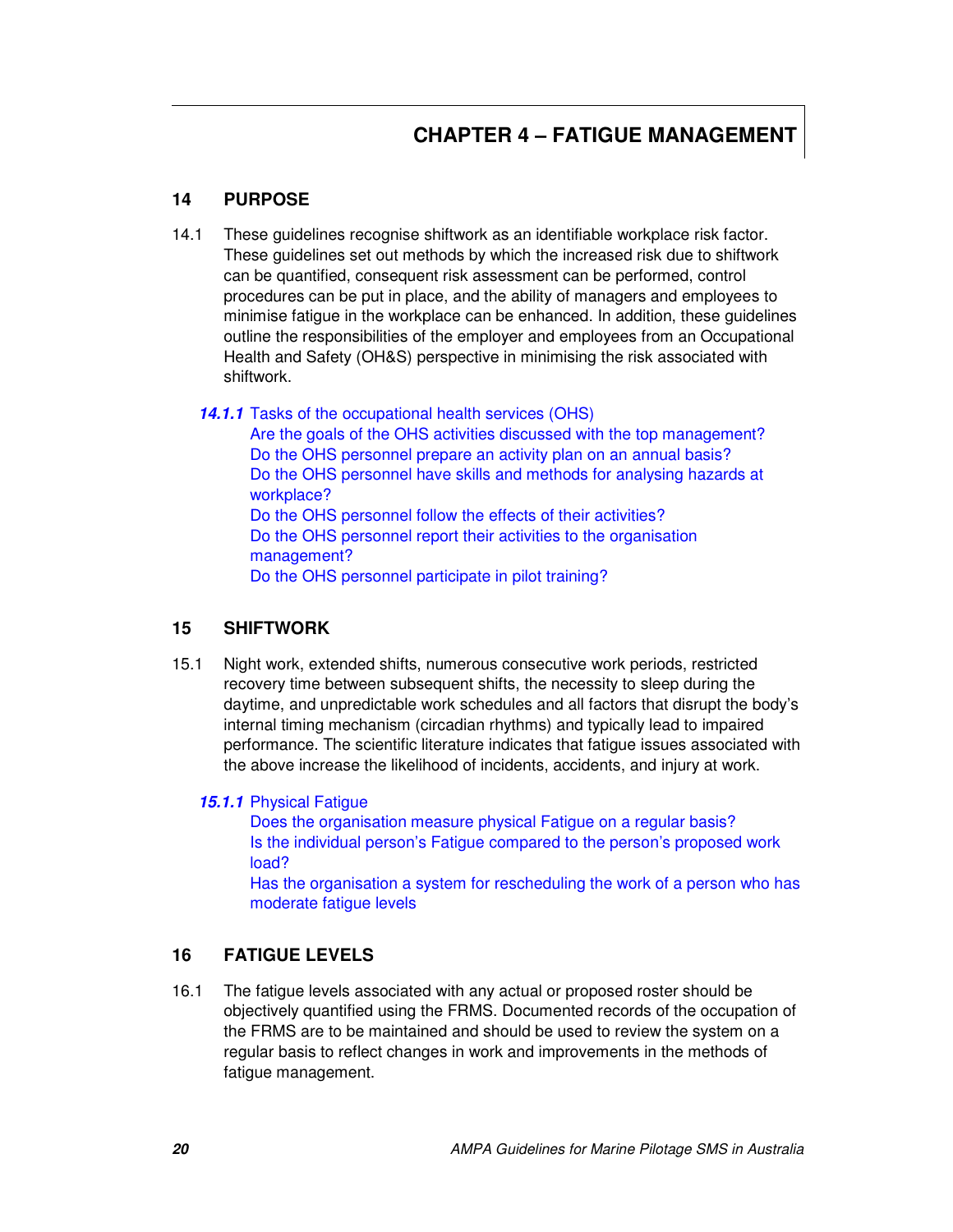- **16.1.1** How do you assess the risk of fatigue for any given pilot task?
- **16.1.2** Have there been any marine incidents in the past 5 years where fatigue has been identified as a possible causal factor?
- **16.1.3** Have there been any motor vehicle accidents in the past 5 years where fatigue has been identified as a possible causal factor?
- 16.2 Pilots will be responsible for minimising the risks associated with non-work related sources of fatigue while management will ensure that there is adequate training in the application of the FRMS and an appropriate assessment and reporting process to ensure that it is observed. The results of this ongoing assessment and analysis should be compared to other FRMS in similar industries and with the results of any laboratory-based studies of fatigue. This will indicate whether fatigue levels are problematic (relatively high).
	- **16.2.1** What type of pilot fatigue management plan/system do you have?
	- **16.2.2** If a pilot claims they are fatigued what measures are taken to ensure they are rested prior to work?

#### **17 RISK ASSESSMENT**

- 17.1 Assessment of risk associated with high fatigue levels (as indicated by FRMS scores) should be determined collectively by the employer and employees by judging the probability consequences, and likelihood of a fatigue-related incident.
	- **17.1.1** What fatigue risk assessment issues have you identified as needing improvement?

#### **18 MITIGATION STRATEGIES**

- 18.1 Where the level of risk due to work-related fatigue is determined to be high, the roster should be examined and appropriate mitigation strategies put in place.
	- **18.1.1** Is the pilot fatigue management plan/system linked to your pilot allocation system?
	- **18.1.2** What fatigue issues have you identified as needing improvement?
	- **18.1.3** What action plans do you have in place to address them?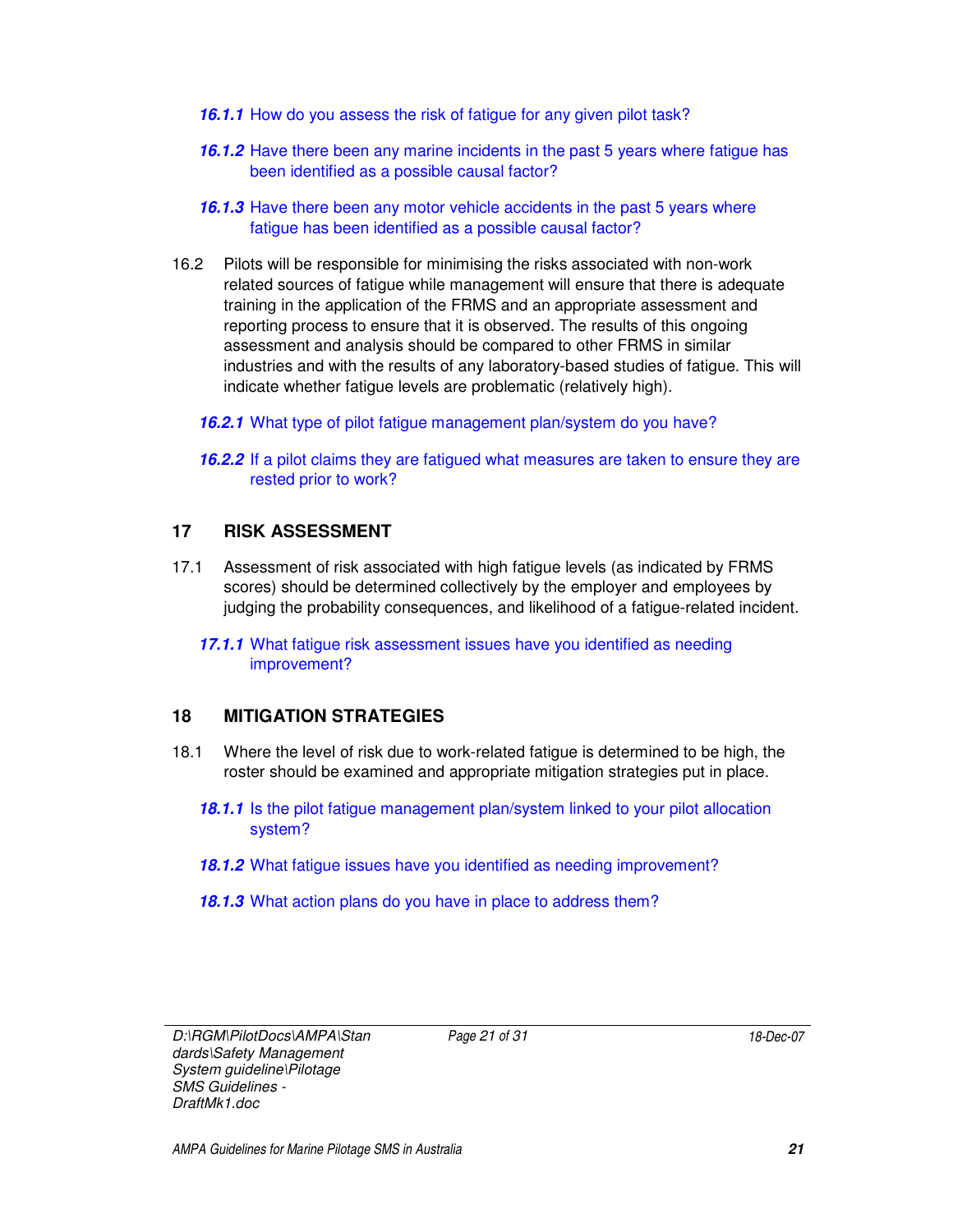#### **19 EDUCATION**

- 19.1 To assist them to manage non-work related fatigue, employers and employees should be provided with information on shiftwork and fatigue through a formal training/induction program. This should include reference to:
	- a) duties and responsibilities of employers and employees under the relevant OH&S Act;
	- b) circadian rhythms and their relationship to work scheduling;
	- c) shiftwork schedules and design principles;
	- d) identifying an recognising the problems associated with fatigue and lack of sleep;
	- e) impact of shiftwork on health, safety, family and social time;
	- f) individual coping strategies for managing the adverse impacts of shiftwork.
	- **19.1.1** What formal training has been provided to pilots and managers on the impacts of shiftwork and fatigue?

#### **20 RESPONSIBILITY**

- 20.1 From an OH&S perspective, fatigue can arise from a range of work (e.g. extended hours) or non-work (e.g. sleep disruptions at home) factors. Under OH&S legislation, both the employer and employees have responsibilities to ensure a safe workplace.
	- **20.1.1** How is travel to and from jobs taken into account in the assessment of fatique?
	- **20.1.2** Do you record non-piloting tasks and if so are these work hours included in your fatigue measurements?

#### **21 AUDIT RECORDS**

- 21.1 Records of the following should be kept for audit purposes:
	- a) output of FRMS analysis;
	- b) training and education programs and record of participants;
	- c) OH&S meeting minutes

**21.1.1** What records do you keep to identify fatigue levels in pilots?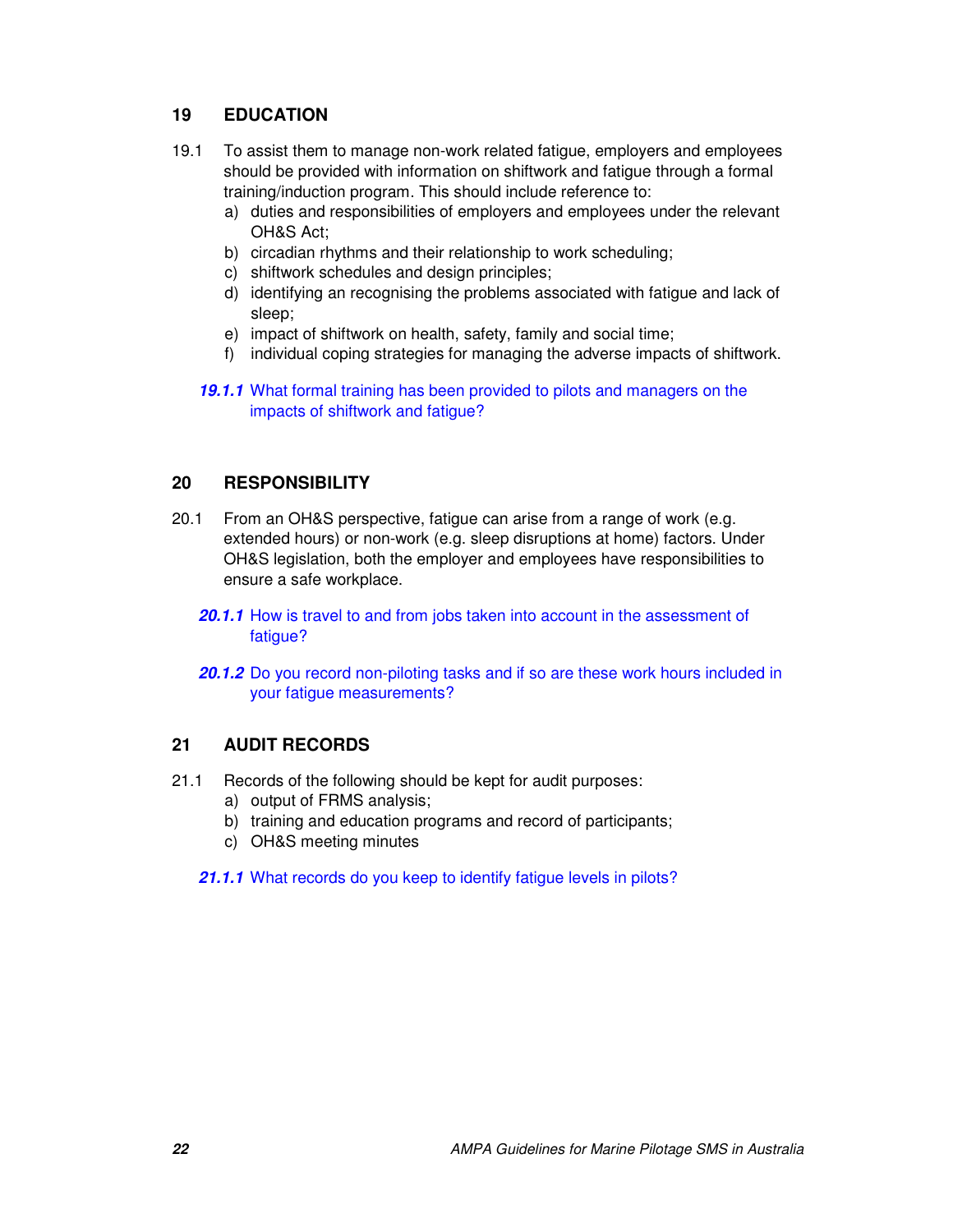### **CHAPTER 5 – PILOT VESSELS**

#### **PURPOSE**

- 21.2 Pilot vessels are used to transfer pilots to and from the ships that are being piloted and also provide a stable platform for the embarkation and disembarkation of pilots once the pilot vessel is alongside the ship. Guidance on specific factors to be taken into account in the design of pilot vessels is given in Annex C.
	- **21.2.1** What procedures/instructions do you have for pilot boarding/disembarking to and from ships?
	- **21.2.2** What procedure do you have for man overboard exercises?
	- **21.2.3** Do you have documented refuelling procedures for pilot launch crews? Where is the document?
	- **21.2.4** What contingency plan do have for business continuity if one or more pilot launches are inoperable?
	- **21.2.5** What pilot transfer issues have you identified as needing improvement?

**21.2.6** What action plans do you have in place to address them?

- 21.3 Pilot vessels should be constructed in such a way so as to:
	- a) adequately cope with the sea conditions which can reasonably be expected to exist in the pilotage area;
	- b) be capable of effecting the transfer, embarkation and disembarkation of pilots in safety, reasonable comfort and without exposing either the pilots or the boats' crew to undue stress or fatigue.
	- **21.3.1** Do the boats employed in the port provide safe and comfortable pilotage transport in most states of weather found in the port?

#### **22 SURVEY**

- 22.1 A vessel required to be used as a pilot vessel should be built, surveyed and licensed specifically as a pilot vessel by the appropriate state Authority.
	- **22.1.1** What are the licencing and survey specifications to which your boat/boats is/are built?

D:\RGM\PilotDocs\AMPA\Stan dards\Safety Management System guideline\Pilotage SMS Guidelines - DraftMk1.doc

Page 23 of 31 18-Dec-07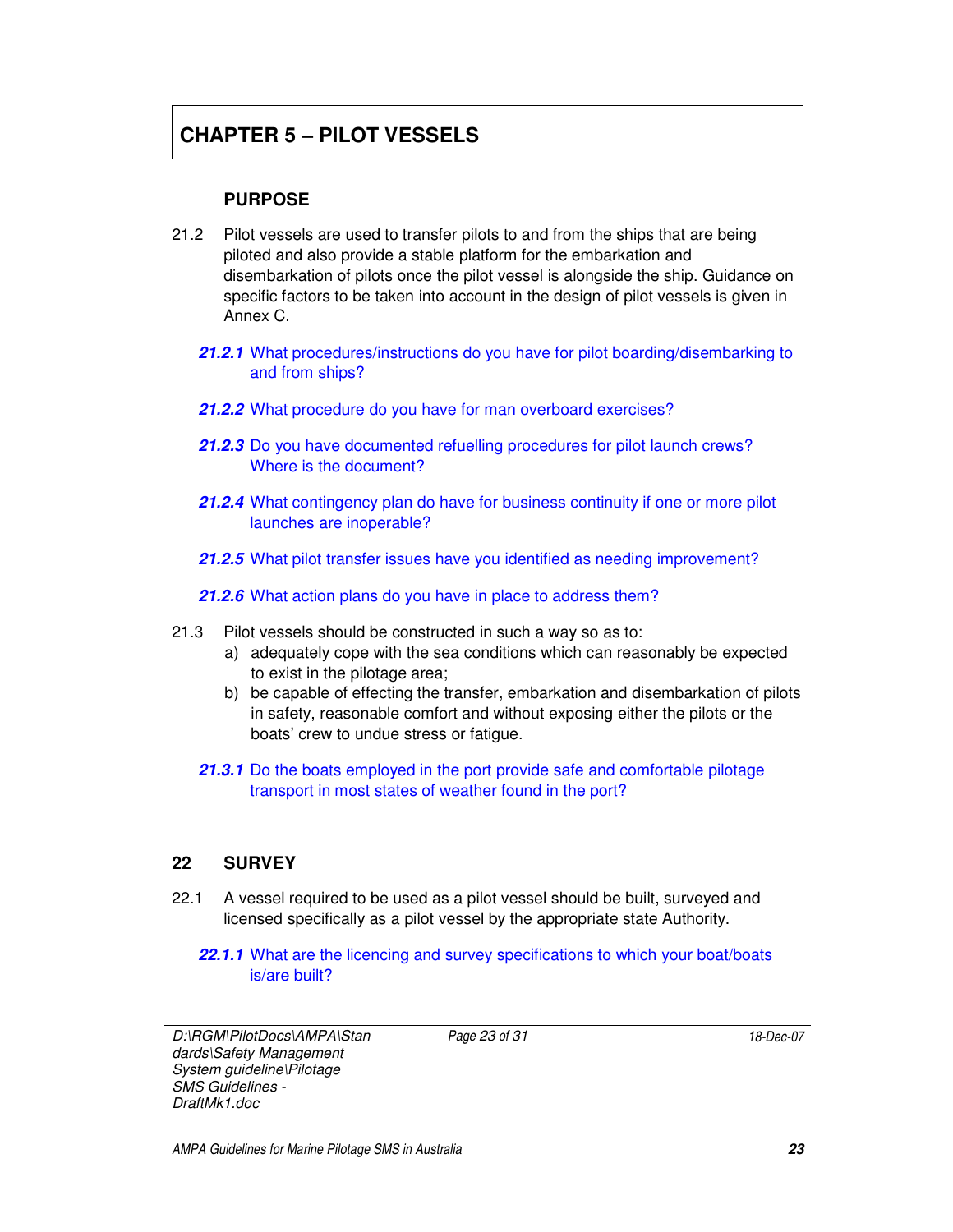#### **23 MANNING**

- 23.1 A pilot vessel should:
	- a) be manned in accordance with its survey and operational requirements;
	- b) have a crew trained and competent in all aspects of pilot transport, transfer and safety.
	- 23.1.1 Are the qualifications of boat crew in accordance with the regulations?
	- **23.1.2** What initial and on-going training is provided to boat crews?
	- **23.1.3** Are your boat crew trained to provide safety induction to pilots and passengers using the pilot launches?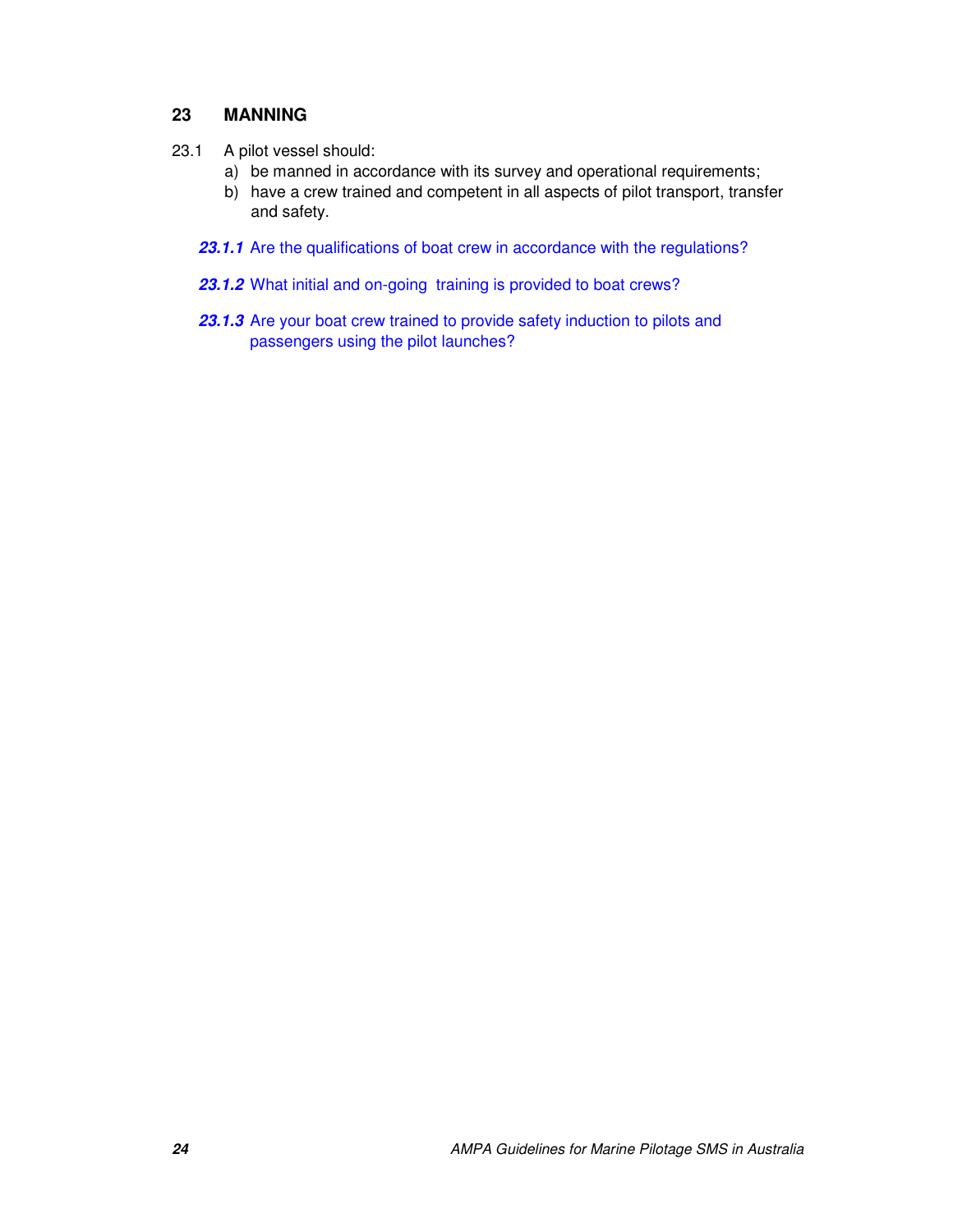### **ANNEX A – MEDICAL FITNESS**

Medical standards should have regard to the inherent requirements of the work of marine pilots and the safety critical nature of that work as part of risk management of pilotage operations. The issue of medical standards for mariners, and specifically pilots, is currently under review. The following guidance may assist in developing standards for medical fitness of pilots.

- A1.An applicant for a position as a marine pilot should obtain a certificate of medical fitness from an independent medical practitioner;
- A2.Licensed pilots should obtain a certificate of medical fitness from an independent medical practitioner at intervals not exceeding two years;
- A3.Medical fitness includes physical fitness and mental fitness and should also include minimum standards for eyesight and hearing;
- A4.An independent medical practitioner is one approved by the licensing authority or, in the absence of such approval, one approved by the Australian Marine Safety Authority (AMSA);
- A5.The medical practitioner should be fully aware of both the physical and mental demands placed on a pilot during a pilotage operation and the criteria essential for the safe conduct of pilotage operations;
- A6.The standard of medical fitness should be the standard as specified in Appendix 1 of Marine Orders, Part 9;
- A6.Pilot organisations should satisfy themselves of an applicant's psychological aptitude for a career in marine pilotage. This may require the psychometric testing of applicants during selection.

Notes:

- 1. AMSA is currently undertaking a review of Marine Orders Part 9.
- 2. Maritime NSW is currently considering the special nature of the work undertaken by marine pilots and the implications for medical requirements standards.

D:\RGM\PilotDocs\AMPA\Stan dards\Safety Management System guideline\Pilotage SMS Guidelines - DraftMk1.doc

Page 25 of 31 18-Dec-07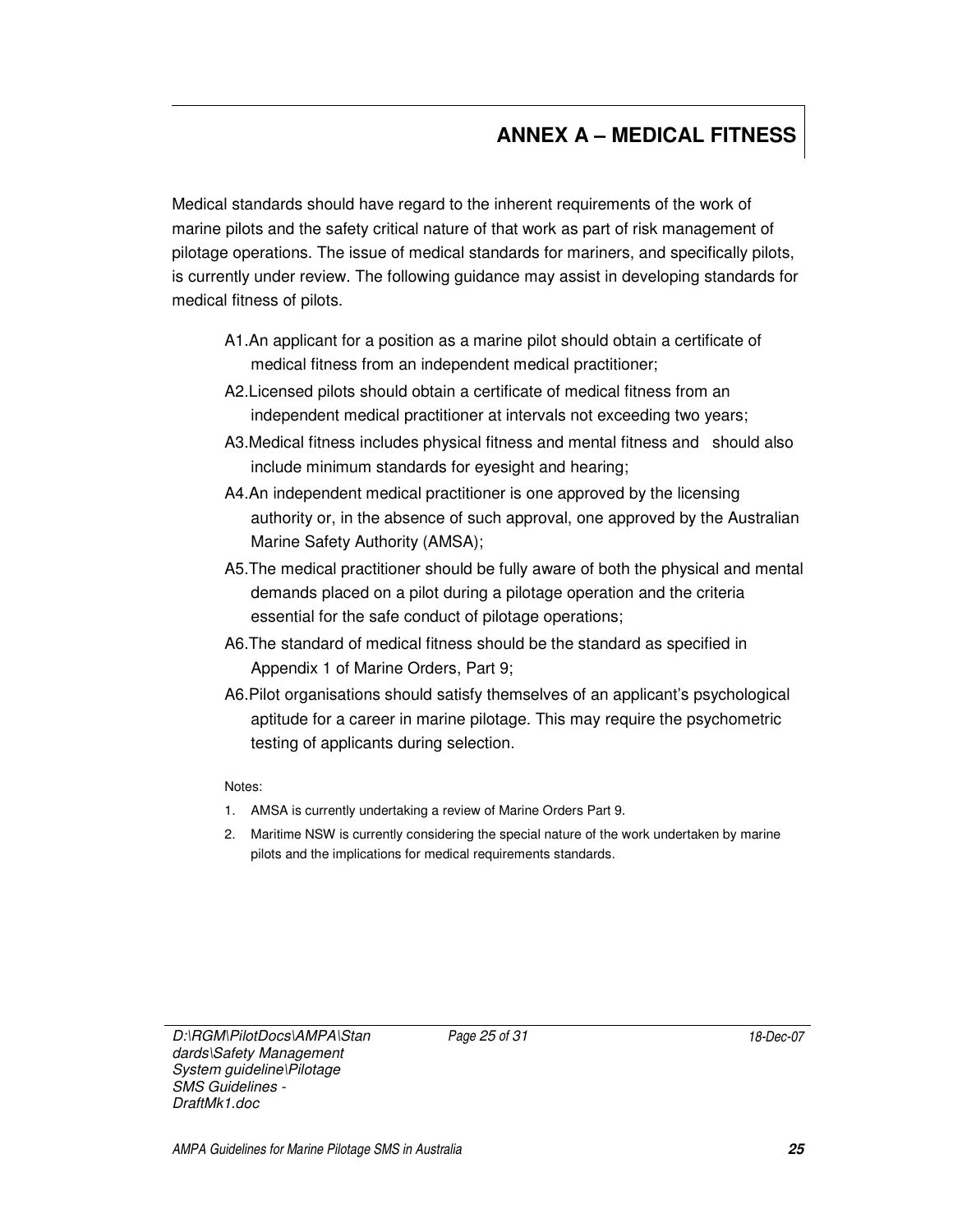### **ANNEX B – GUIDANCE ON CONTENT OF PILOT COMPETENCY TRAINING AND ASSESSMENT**

#### **B1. GENERAL**

B1.1 In order to completely conduct the vessel, the pilot will need to possess the following knowledge, skill and ability:

- (i) to be of sound physical and mental fitness. This can be determined by an appropriate medical examination;
- (ii) to have specialised knowledge related to pilotage which includes knowledge of:
	- a) Navigation;
	- b) Naval Architecture;
	- c) Radio & Electronic Navaids;
	- d) Marine Engineering;
	- e) Meteorology;
	- f) Seamanship;
	- g) Hydrostatics;
	- h) Ship Handling and Manoeuvring;
	- i) Hydrodynamics;
	- j) Shipboard Management Systems

Note: The standard of knowledge and the experience required in these subjects is evidenced by the possession of a Certificate of Competency as Master Unlimited or valid Certificate of Competency for the size of vessel being piloted.

- (iii) in addition to, and built upon, the knowledge and experience of (ii) above, appropriate ship-handling skills. These are acquired by a combination of:
	- a) experience;
	- b) on-the-job training by experienced pilots;
	- c) manned model training; and
	- d) simulator training.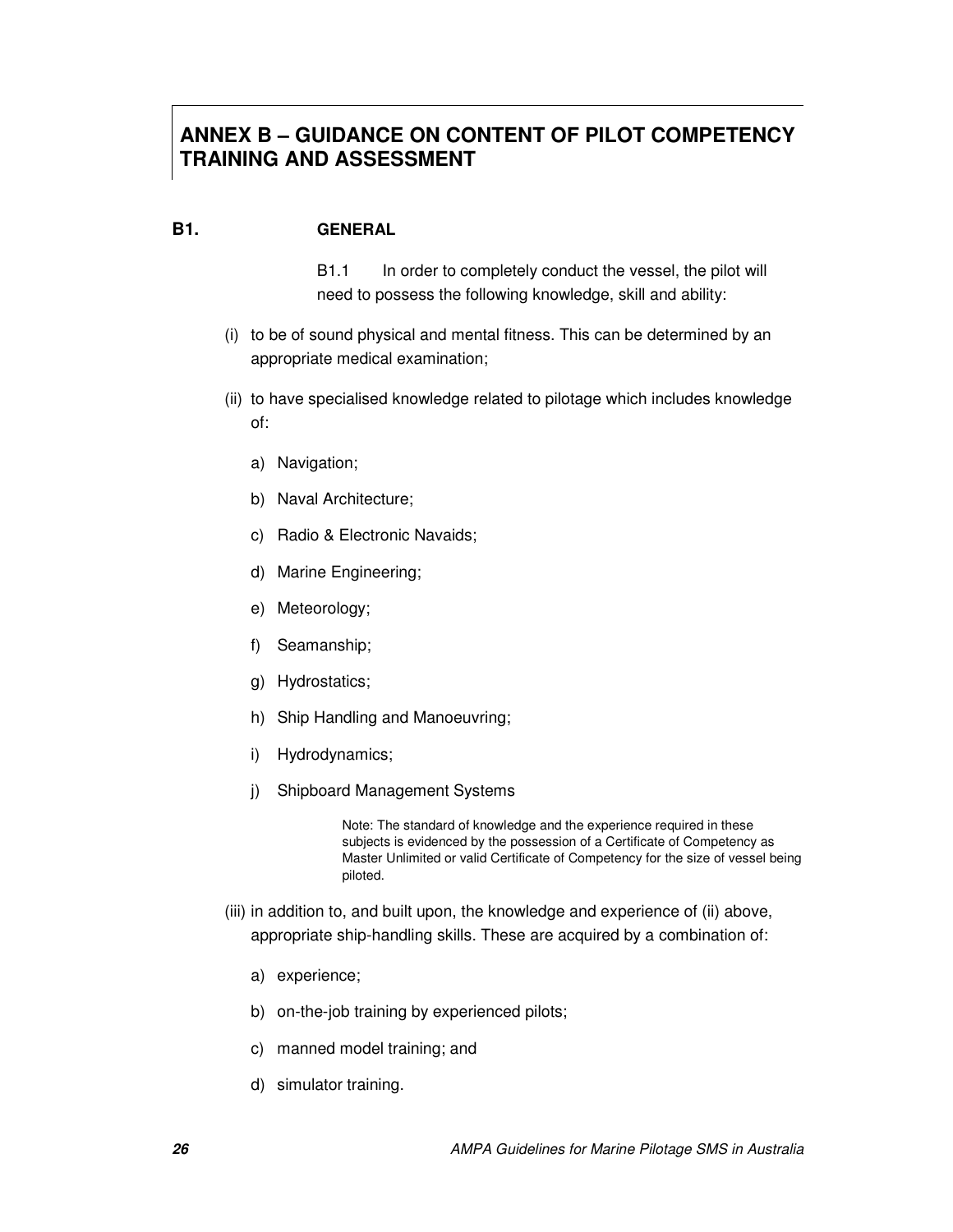#### **B2. HUMAN FACTORS TRAINING**

- B2.1 Human factors training is training which:
- a) heightens awareness of the factors that influence human performance and decision-making in a time-critical environment, and
- b) provides the tools with which to manage the variety of ships, competencies, cultures and languages normally encountered in pilotage;
- c) should form part of a marine pilots training curriculum.

B2.2 A human factors based Bridge Resource Management (BRM) course provides the basis of the necessary training.

B2.3 An applicant for a position as a marine pilot who has not completed an appropriate human factors training program should do so within one year of obtaining a pilot's license.

#### **B3. COMPETENCY AUDITS**

B3.1 In the case of marine pilots, there is now an increased focus on the safety of the ship, port infrastructure and the protection of the marine environment, coupled with a greater accountability on behalf of the pilot and the pilotage service. It is necessary for marine pilots to practice and demonstrate performance to a required level on a regular basis under unusual situations and increased workload in a maritime simulator to ensure a high standard of competency.

B3.2 An approved Competency Audit gives assurance to all stakeholders that pilots are subject to regular assessment and at the same time are updated on the latest in pilotage techniques. The Competency Audit encourages marine pilots to adopt the risk management approach as required under the International Ships Management (ISM) code.

B3.3 The performance of every pilot should therefore be checked under an approved Competency Audit in a ship simulator at intervals not exceeding three years. This check should include the simulation of emergency situations.

B3.4 The Competency Audit should be conducted by a panel of suitability qualified persons including licensed pilots. The audit should include a verbal debriefing of the simulated exercise. The pilots conducting the Audit may not necessarily be licensed for the same area as the pilot being audited.

#### **B4. CONTINUING PROFESSIONAL EDUCATION**

D:\RGM\PilotDocs\AMPA\Stan dards\Safety Management System guideline\Pilotage SMS Guidelines - DraftMk1.doc

Page 27 of 31 18-Dec-07

AMPA Guidelines for Marine Pilotage SMS in Australia **27**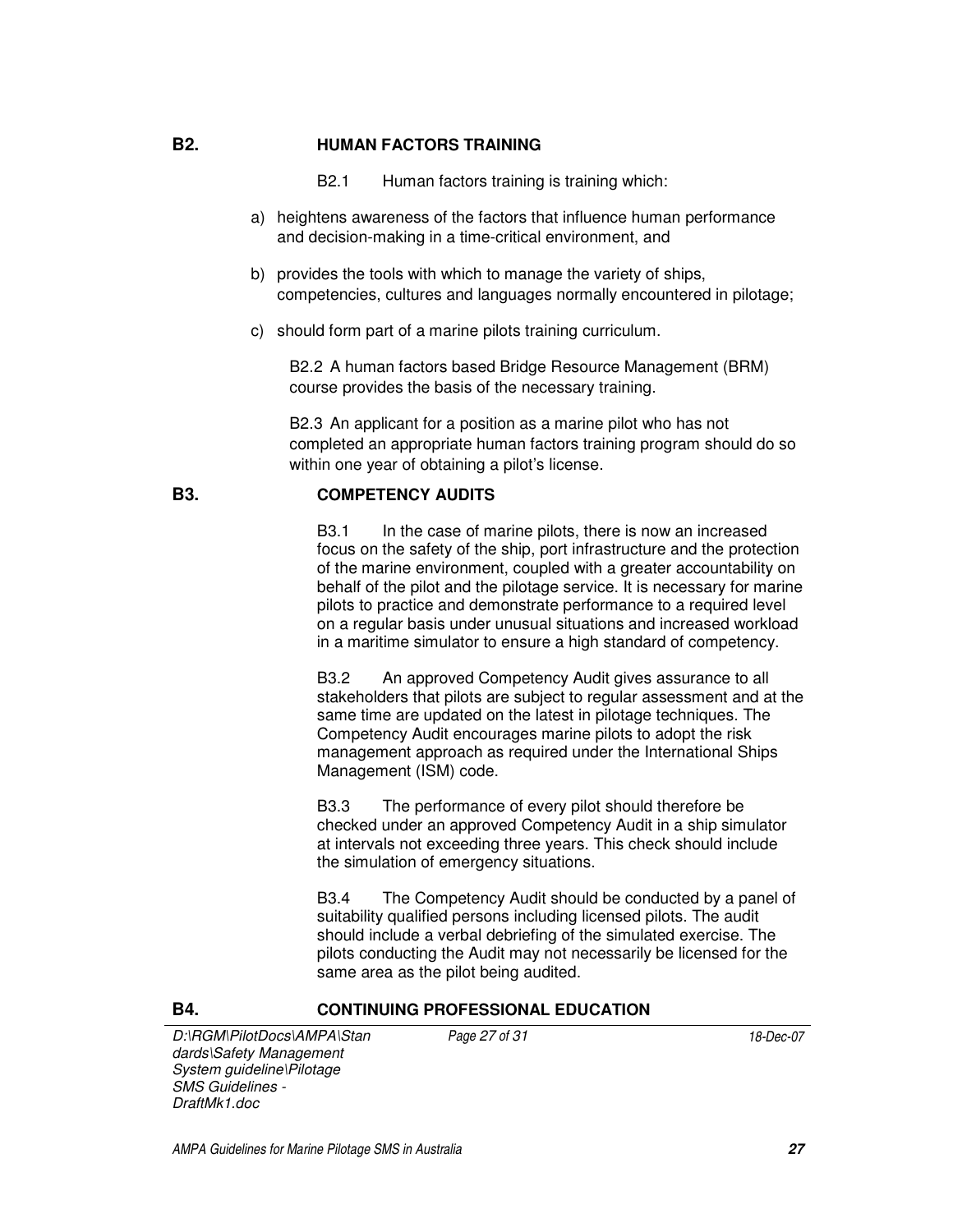B4.1 Licensed pilots should undertake an appropriate program of continuing professional education (CPE).

B4.2 The purpose of a CPE program is to keep pilots informed of, and trained in, changes which have taken lace in the professional environment which have, or are likely to have, an impact on pilotage.

B4.3 The matters which a CPE program will address include, but are not limited to, changes in:

- a) Technology;
- b) Risk Management;
- c) Laws and Regulations;
- d) Practices and Procedures;
- e) Community needs and communication.

The CPE program will also include, where appropriate, refresher training in any aspect of marine pilotage.

B4.4 CPE should be undertaken at intervals not exceeding three years and may be done concurrently with the competency audit referred to in paragraph B3.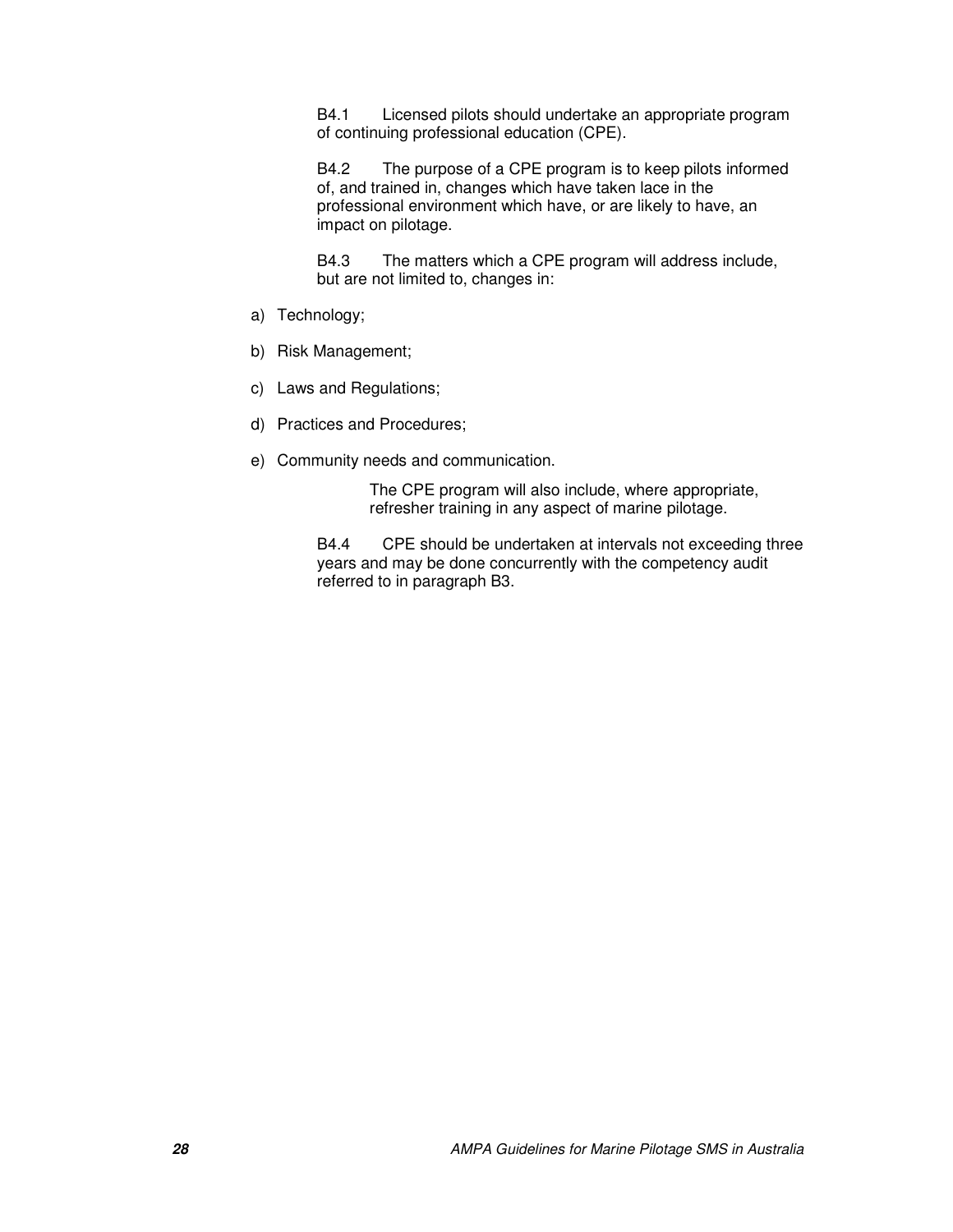### **ANNEX C – PILOT VESSEL DESIGN**

#### **C1. MANOEUVRABILITY**

- C1.1 A pilot vessel should:
- a) be highly manoeuvrable with adequate reserve power to safely manoeuvre alongside vessels under way;
- b) have sea-keeping qualities suitable for operating in the maximum sea, swell and wind conditions which can reasonably be expected in the pilotage area during continuous pilotage operations.

Note:

The operator should establish the wave and weather data for the locality and make an assessment of the minimum speed required for service at the maximum sea height. The operator should also specify the maximum allowable percentage of time that the vessel either cannot operate due to sea conditions, or has to operate at below minimum operational speed.

#### **C2. CONSTRUCTION**

- C2.1 A pilot vessel should:
- a) be built with adequate strengthening to absorb heavy impacts when coming alongside ships whilst they are underway;
- b) have a continuous deck, clear and free of obstructions with a minimum of 750mm and ideally 900mm between the gunwale and superstructure;
- c) have the pilot transfer position forward of the wheelhouse.

C2.2 A pilot vessel should be constructed so as to provide:

- a) seating for the coxswain;
- b) good all round visibility from the coxswain's operating seated position;
- c) adequate visibility from the coxswain's operating seated position so that a watch can be kept on the pilot from the time of leaving the deck of the pilot boat or the ship being piloted to arriving on deck of the ship to be piloted or the deck of the pilot boat respectively.

#### **C3. EQUIPMENT**

C3.1 A pilot vessel should be fitted with:

D:\RGM\PilotDocs\AMPA\Stan dards\Safety Management System guideline\Pilotage SMS Guidelines - DraftMk1.doc

Page 29 of 31 18-Dec-07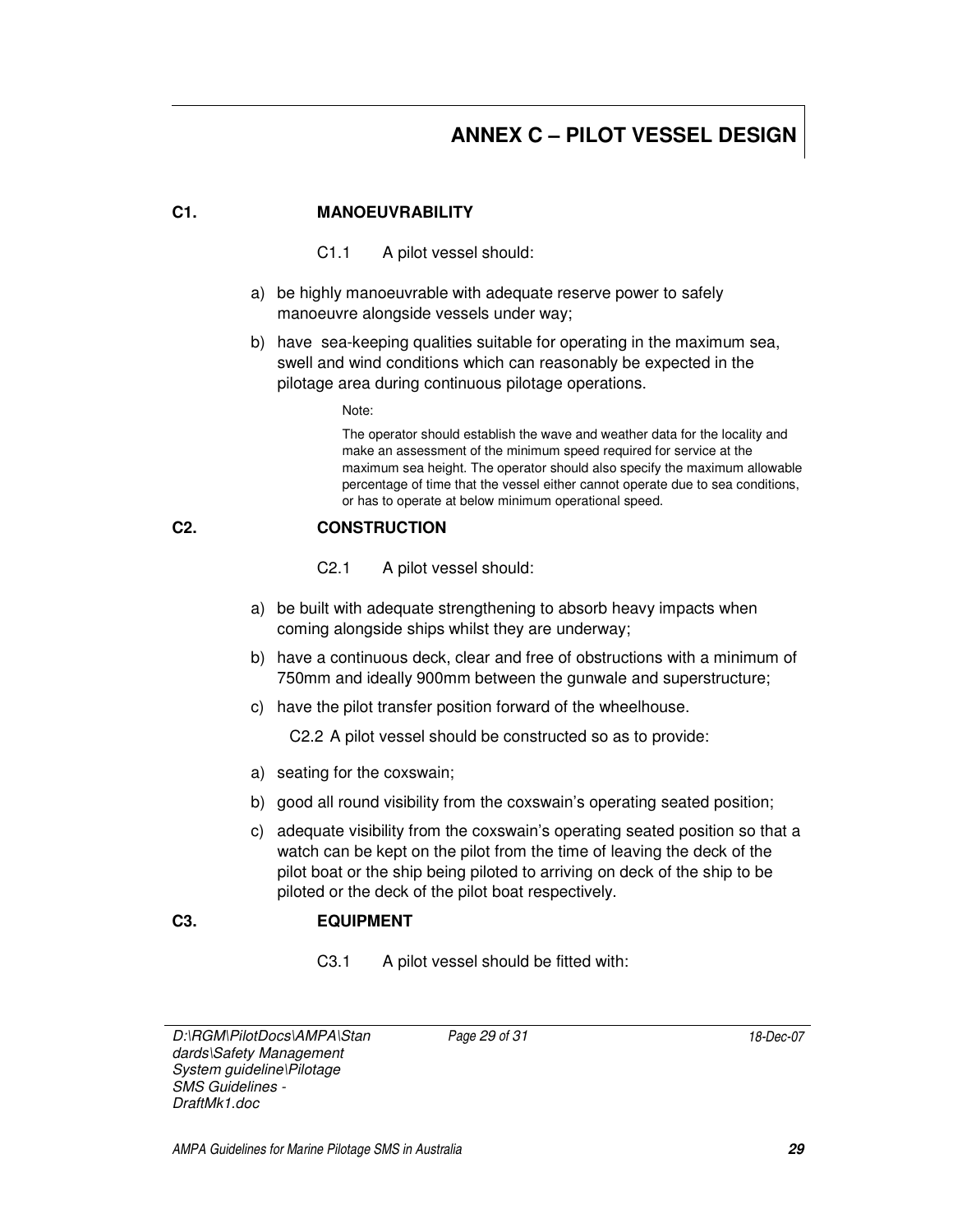- a) adequate fendering to allow the vessel to come alongside ships underway in all weathers without sustaining damage (See note 1);
- b) the standard equipment for a vessel of this class including echo sounder, GPS plotter for navigation and event marking, compass, external broadcast system, horn and VHF radio;
- c) noise suppression in new vessels such that when measured in accordance with AS/NZS 1269.1 the average noise exposure  $(L_{Aea,8h})$ does not exceed 78 dB(A) in the wheelhouse;
- d) high quality impact-absorbing seating for all crew and pilots with seating to be situated to allow comfortable access to all necessary controls and operational equipment required to be used by both crew and pilots;
- e) sufficient on-board lighting to enable safe pilot transfer at night, including searchlight and recessed deck lighting;
- f) on-board safety measures including adequate safety handrails on deck and inside accommodation and a continuous track fitted with travellers and safety lines to allow crew and pilots to remain secured to the vessel while outside the accommodation;
- g) rescue and associated equipment to enable a person to be recovered from the water in a horizontal position including:
	- (i) a power or winch operated stern platform designed and installed so as to prevent a person overboard from being submerged between the vessel and propellers; (see Note 2)
	- (ii) flood/spotlights suitability positioned to assist the search for a person in the water and to illuminate the recovery area;
	- (iii) a long aluminium body hook; and
	- (iv) vessel operating controls adjacent to the recovery position if the position is not visible from the normal operating position;
- h) windscreen wipers with freshwater washer supply suitable for use in rough weather at the steering position; and
- i) air-conditioning (heating and/or cooling) which can also be used for demisting.

Notes:

- 1. Such fendering should not interfere, obstruct or hinder pilot transfer. Fendering should be continuous along gunwales. If using tyres for fendering they should be configured and mounted so as to reduce the likelihood of becoming fouled on the ladder and/or ladder recovery line.
- 2. A quick release side ladder complete with mechanical means to hoist a person from the sea, may be used where a stern platform cannot be fitted.